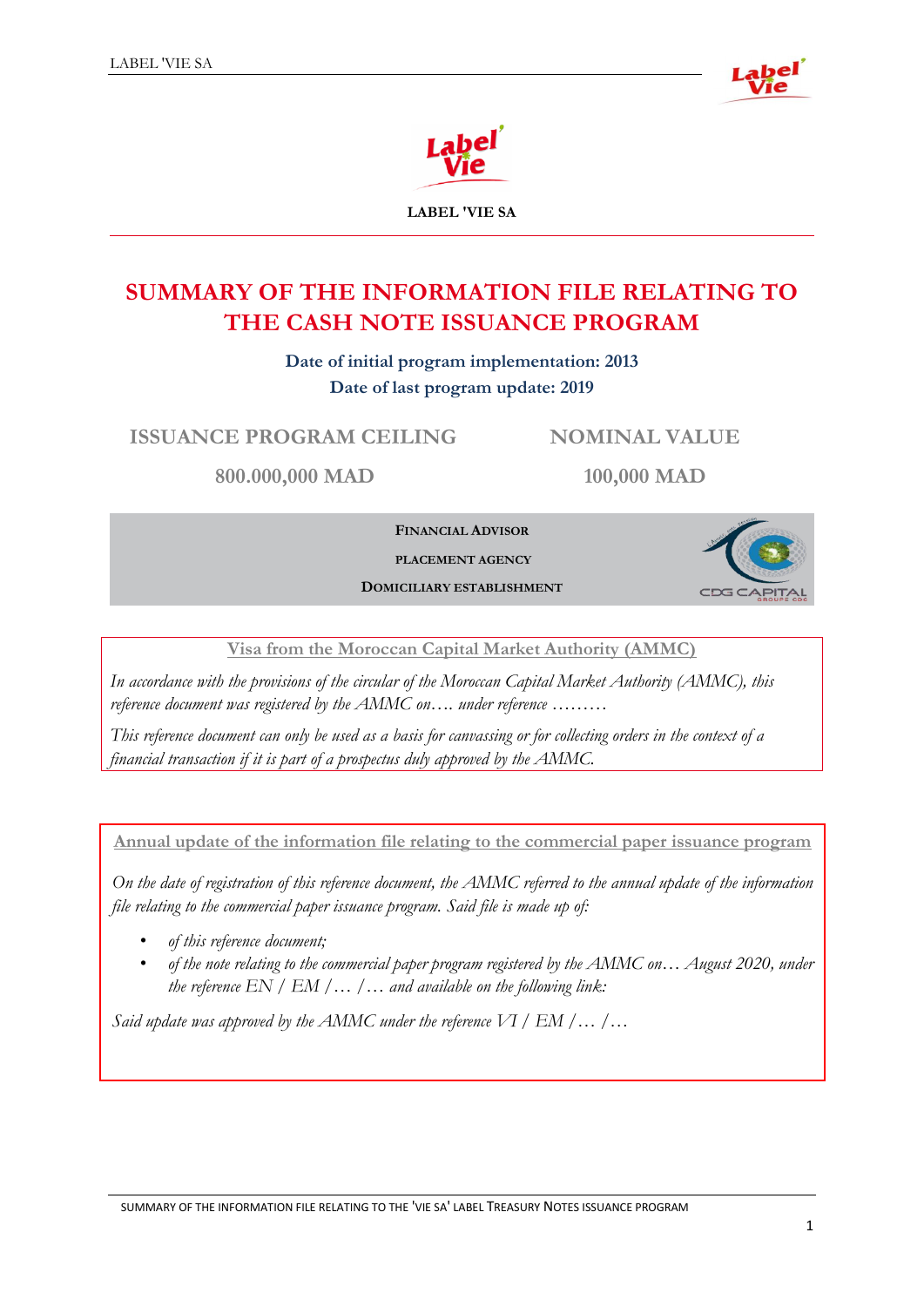

## **Warning**

<span id="page-1-0"></span>The Moroccan Capital Market Authority (AMMC) referred dated…. an information file relating to the issuance of commercial paper by Label'Vie SA

The information file approved by the AMMC is available at any time at the headquarters of Label'Vie SA, on the latter's website[.www.labelvie.ma,](http://www.labelvie.ma/) and with his financial advisor. It is also available within a maximum of 48 hours from order collection establishments.

The information pack is made available to the public on the AMMC websit[ewww.ammc.ma](http://www.ammc.ma/)

This summary has been translated by […………] under the joint responsibility of the translator and Label'Vie SA In the event of any discrepancy between the content of this summary and that of the information file referred to by the AMMC, only the information file referred to is authentic.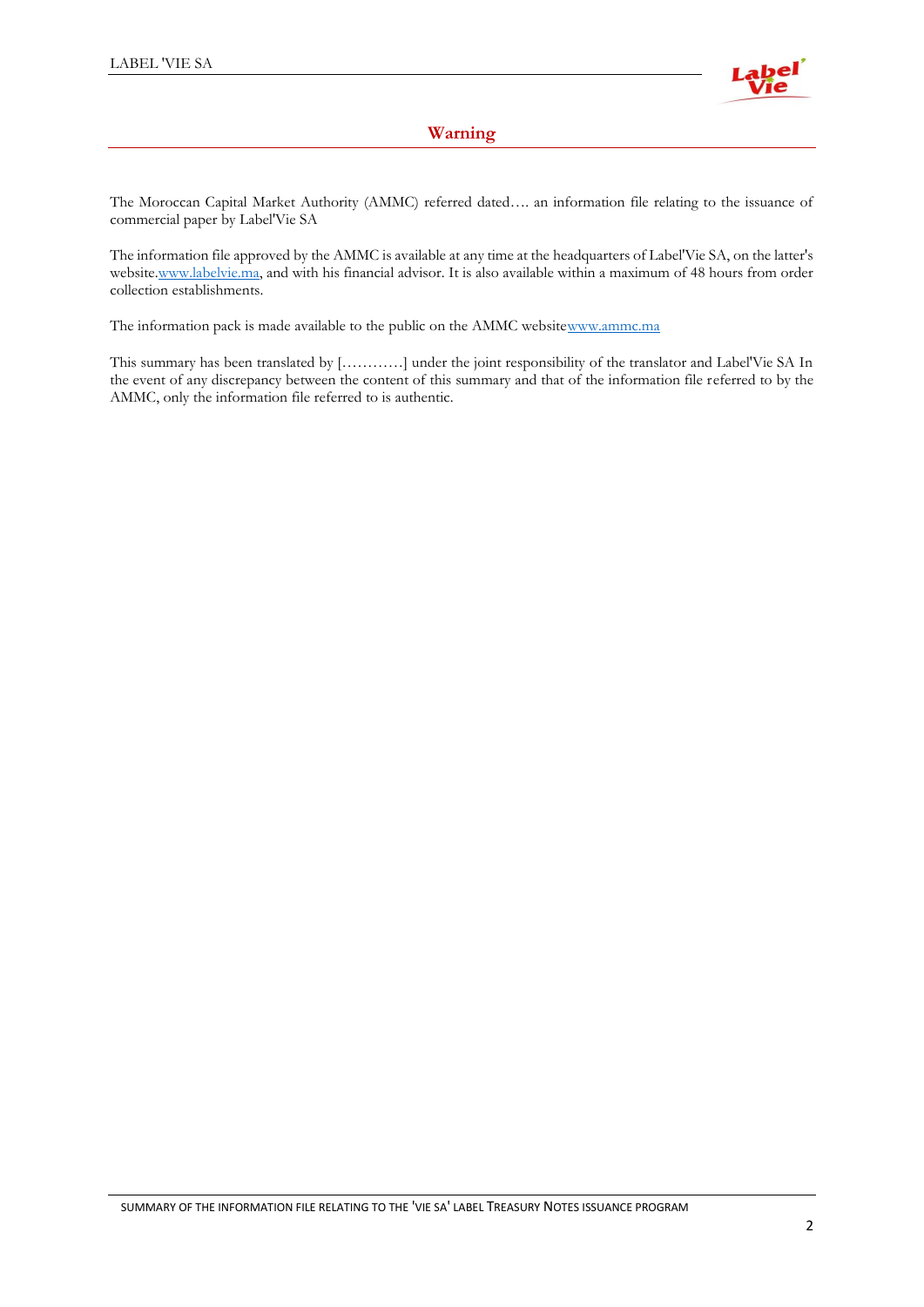

# Summary

| Part I.   |  |
|-----------|--|
| Ι.        |  |
| П.        |  |
| Ш.        |  |
| Part II.  |  |
| Ι.        |  |
| П.        |  |
| III.      |  |
| Part III. |  |
| I.        |  |
| П.        |  |
| Part IV.  |  |
| I.        |  |
| H.        |  |
|           |  |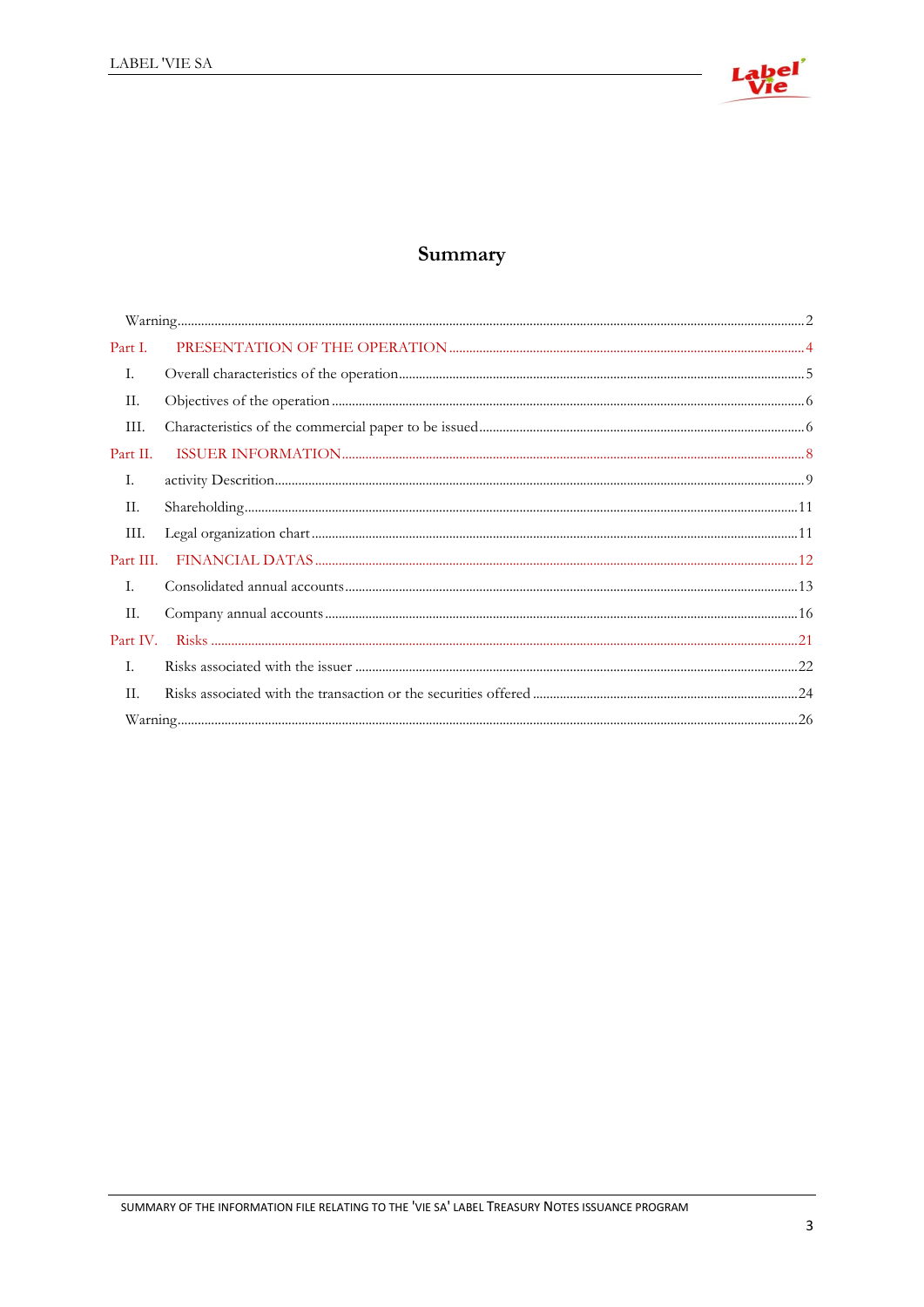# <span id="page-3-0"></span>**Partie I. PRESENTATION OF THE OPERATION**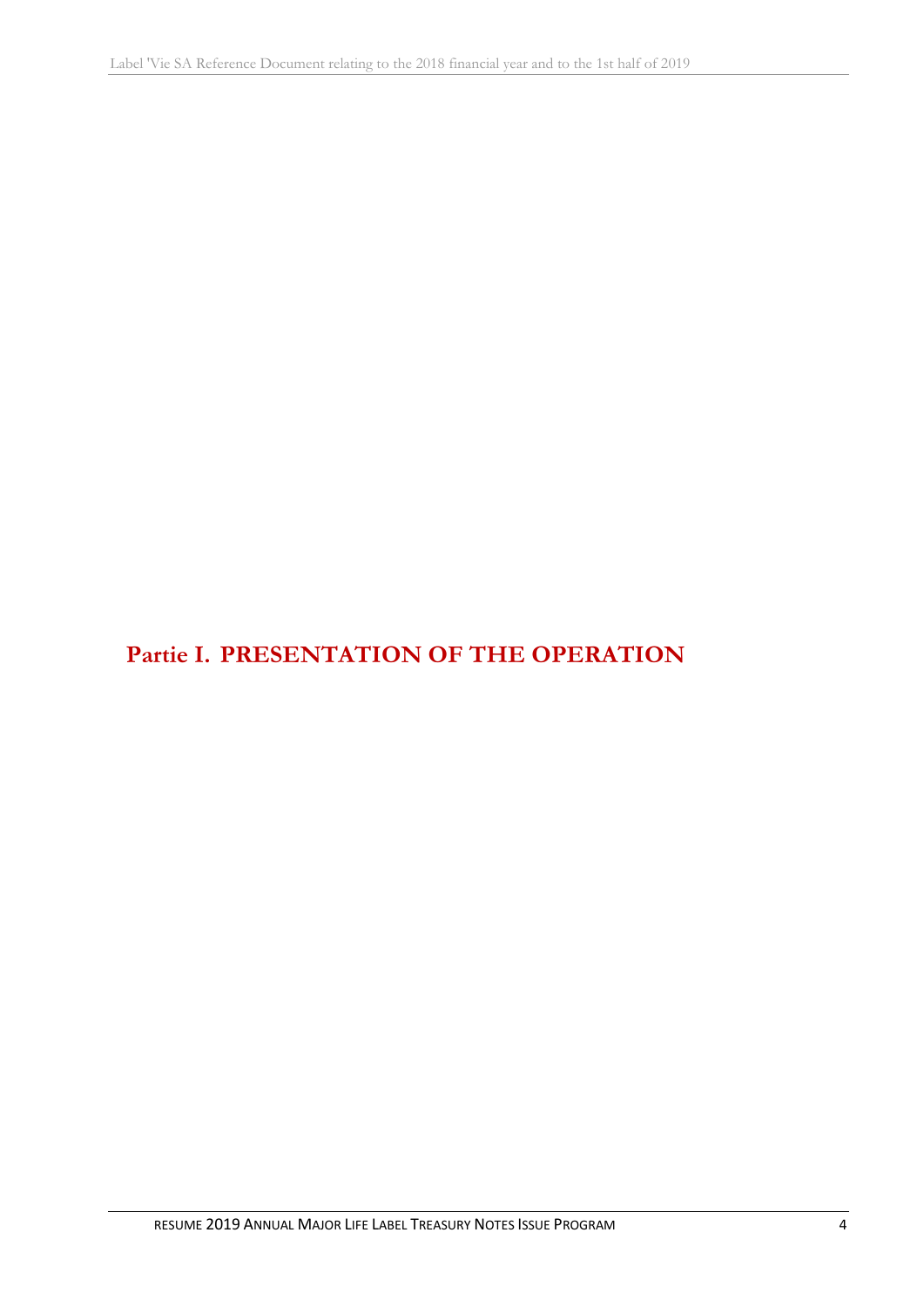## <span id="page-4-0"></span>**I. Overall characteristics of the operation**

#### **I.1. General framework of the operation**

Pursuant to the provisions of article 15 of law n ° 35-94 modified and supplemented by law 33-06 and promulgated by dahir n ° 1-95-3 of 24 Châabane 1415 (January 26, 1995), of the 'decree of the Minister of Finance and Foreign Investments N ° 2560-95 of October 9, 1995 relating to Negotiable Debt Securities and AMMC circular n ° 03/19 of February 20, 2019 relating to financial operations and information, Label' Vie issues interest-bearing commercial papers to the public as a representation of a debt right for a period of one year or less.

The Board of Directors, which met on September 24, 2013, authorized the issue of Treasury Notes with a ceiling of 800,000,000 MAD, and gave full powers to Mr. Zouhair Bennani, who is Chairman of the Board of Directors of Label 'Vie SA, to define the characteristics of each issue carried out under the program.

In addition, the Board of Directors, held on November 29, 2019, approved and ratified, for all practical purposes:

- i. The commercial paper program as well as the powers granted by the Board of Directors held on September 24, 2013 to Mr. Zouhair BENNANI in his capacity as Chairman of the Board of Directors, to define the characteristics of each issue carried out under the program commercial paper and;
- ii. All the acts and decisions taken by Mr. Zouhair BENNANI in his capacity as Chairman of the Board of Directors for the purposes of the commercial paper program and considers them to be valid and enforceable against the third party and the company in all their effects.

To this end, Label 'Vie SA issues interest-bearing Treasury Notes to the public as a representation of a debt right, for a period of less than or equal to one year.

In accordance with the provisions of article 15 of law n ° 35-94 promulgated by the dahir n ° 1-95-3 of 24 Châabane 1415 (January 26, 1995) and the decree of the Minister of Finance and foreign investments n ° 2560-95 of October 9, 1995 relating to negotiable debt securities, Label 'Vie SA has drawn up, with the Consulting Body, this information file relating to its activity, its economic and financial situation and its program of 'program.

In application of article 17 of law n  $\degree$  35-94, and as long as the debt securities are in circulation, the file will be the subject of an annual update within forty-five (45) days from the holding of the Ordinary General Meeting of shareholders ruling on the annual accounts for the last financial year.

In accordance with article 1.59 of the AMMC circular, and in application of the provisions of the second paragraph of article 17 of law n ° 35-94, the update of the note relating to the issuance program is will make, within fifteen (15) days before the effective date, any change to the characteristics of said program. An immediate update of the information file will be made in the event of any new event likely to have an impact on the evolution of the value of the securities or the successful completion of the program.

#### **I.2. Investors targeted by the program**

The targeted subscribers are natural or legal persons, resident or non-resident, of Moroccan or foreign nationality.

Subscriptions must be made in cash, regardless of the category of subscribers.

#### **I.3. Subscription period**

Whenever Label 'Vie SA shows a need for cash, CDG Capital will open the subscription period at least 3 working days before the vesting date.

It should be noted that the subscription period may be closed early as soon as the placement of the entire issue has been made.

#### **I.4. Placement agency - financial intermediary**

The placement is carried out exclusively by CDG Capital.

However, it can also be carried out by one or more bodies designated by itself. In this case, an investment syndicate will be formed at least 15 days before the subscription period and the investment agreement will be submitted to the AMMC for assessment before the opening of the subscription period.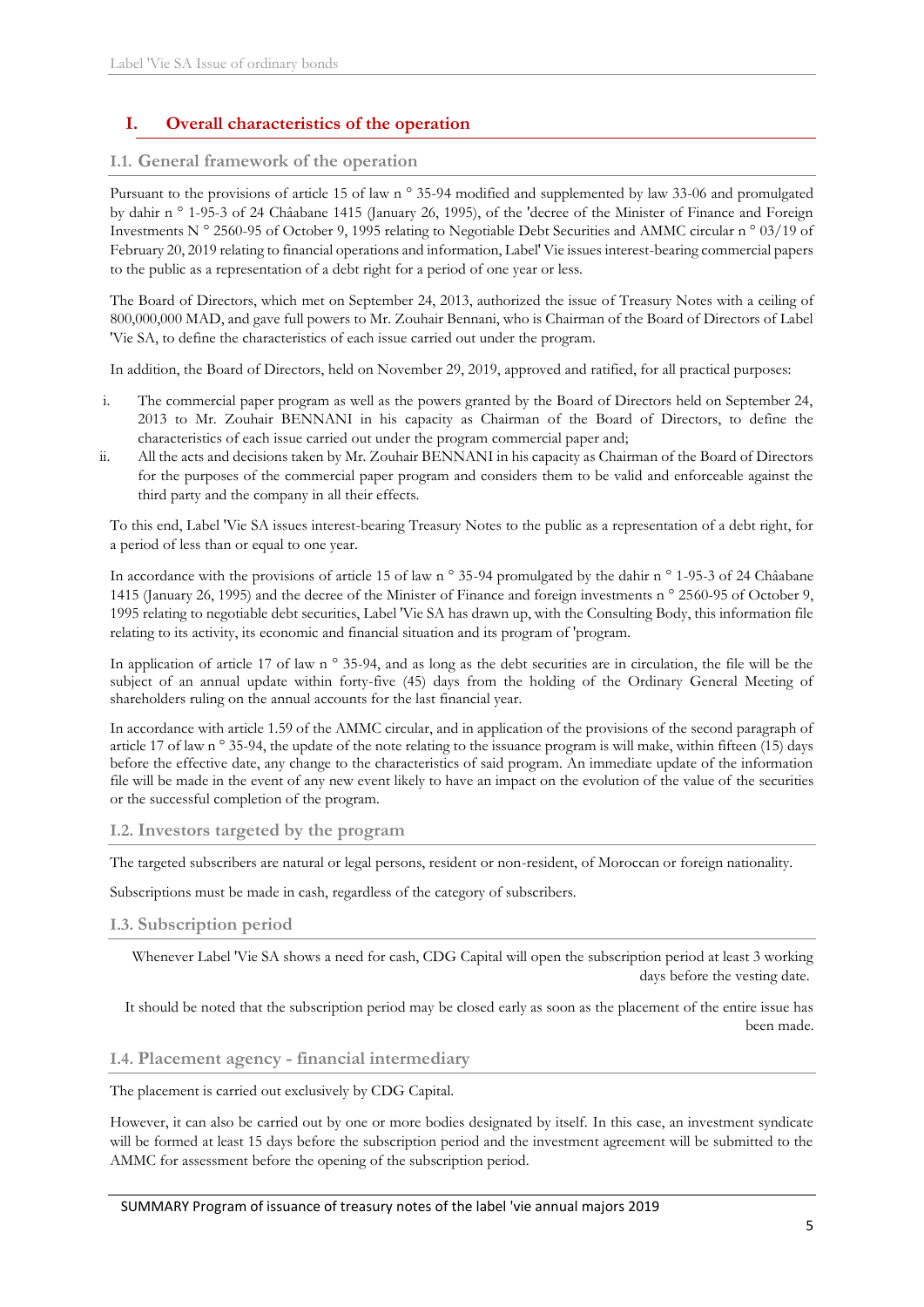| Type of financial intermediaries                           | <b>Address</b><br>Last name |                                                  |  |  |  |
|------------------------------------------------------------|-----------------------------|--------------------------------------------------|--|--|--|
| Financial Advisor                                          |                             | Mamounia building, Place Moulay<br>Hassan, Rabat |  |  |  |
| Placement agency                                           | CDG Capital                 | <b>Phone:</b> 05.37.66.52.52                     |  |  |  |
| Securities account holder establishment                    |                             | <b>Fax:</b> 05.37.66.52.80                       |  |  |  |
| Institution providing financial services for<br>securities |                             |                                                  |  |  |  |

### <span id="page-5-0"></span>**II. Objectives of the operation**

Label 'Vie has carried out a program to issue commercial paper in order to:

- i. Meet its one-off cash requirements resulting from variations in working capital requirements during the year;
- ii. Diversify funding sources for better negotiation with its financial partners;
- iii. Optimize the cost of short-term financing by partially substituting commercial paper for existing bank loans;
- iv. Consolidate its image with institutional investors through increased visibility on the capital market.

### <span id="page-5-1"></span>**III. Characteristics of the commercial paper to be issued**

| Form                        | Dematerialized Negotiable Debt Securities by registration with<br>the Central depository (Maroclear) and registered in an account<br>with authorized affiliates.    |
|-----------------------------|---------------------------------------------------------------------------------------------------------------------------------------------------------------------|
| <b>Nature</b>               | Bearer commercial paper.                                                                                                                                            |
| Program cap                 | 800,000,000 MAD                                                                                                                                                     |
| <b>Nominal Unit Value</b>   | 100,000 MAD                                                                                                                                                         |
| Maturity                    | Between 10 days and 1 year                                                                                                                                          |
| Number of titles            | 8,000                                                                                                                                                               |
| Date of enjoyment           | On the settlement date.                                                                                                                                             |
| Interest rate               | Fixed determined for each issue according to market conditions.                                                                                                     |
| <b>Interests</b>            | Post-counted.                                                                                                                                                       |
| Coupon payment              | Ultimately, that is, at the end of each note.                                                                                                                       |
| Repayment of capital        | Ultimately, that is, at the end of each note.                                                                                                                       |
| <b>Assimilation clause</b>  | The commercial papers issued are not the subject of any<br>assimilation to securities from a previous issue.                                                        |
| Negotiability of securities | No restriction is imposed by the conditions of the issue on the<br>negotiability of the issued commercial paper. The securities are<br>negotiable over-the-counter. |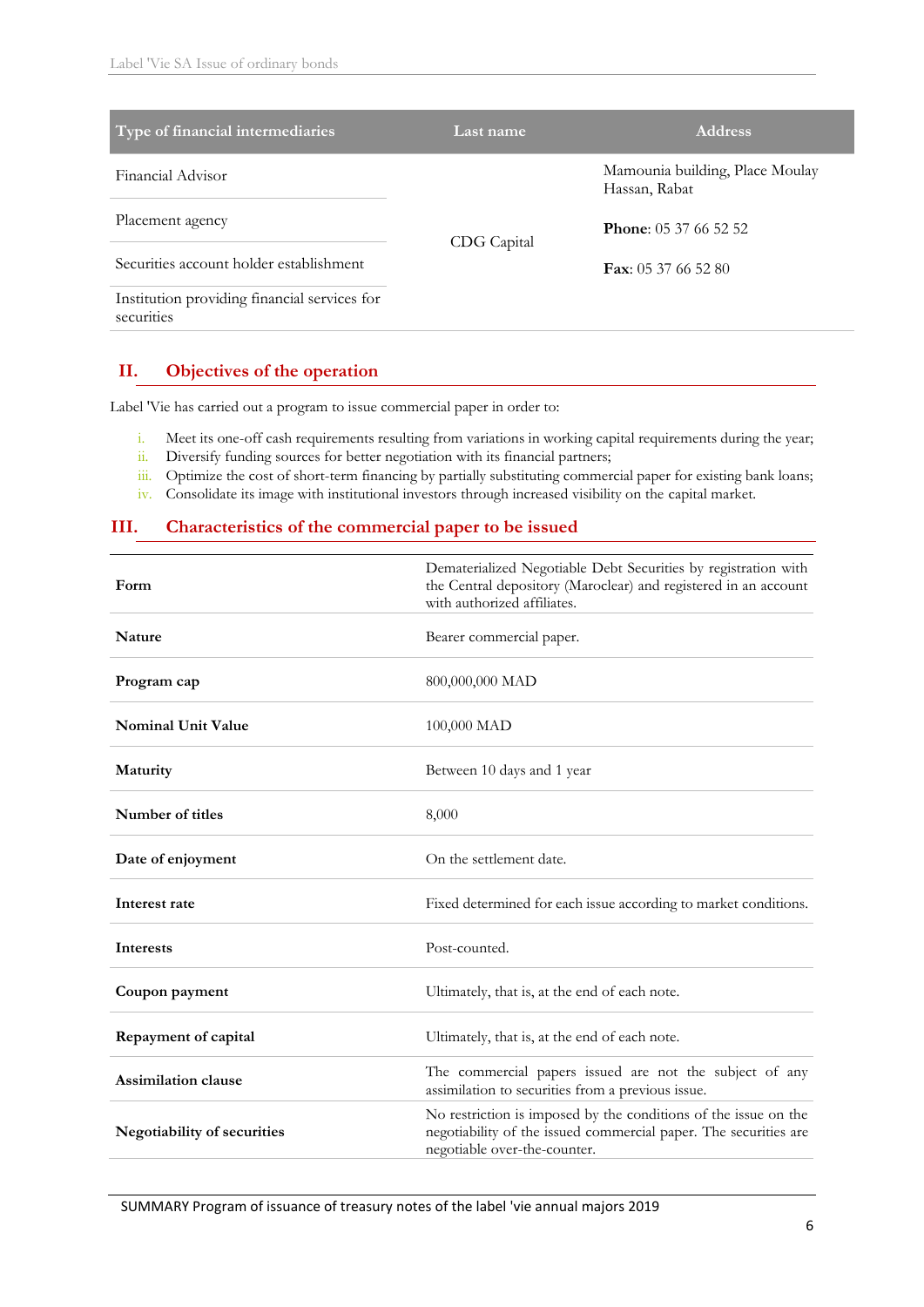| Guarantee | The issue does not benefit from any guarantee.                                              |
|-----------|---------------------------------------------------------------------------------------------|
| Rank      | The Treasury Note issuance program is not subordinated to any<br>other debt of the company. |
| Rating    | The commercial papers issued are not subject to any rating                                  |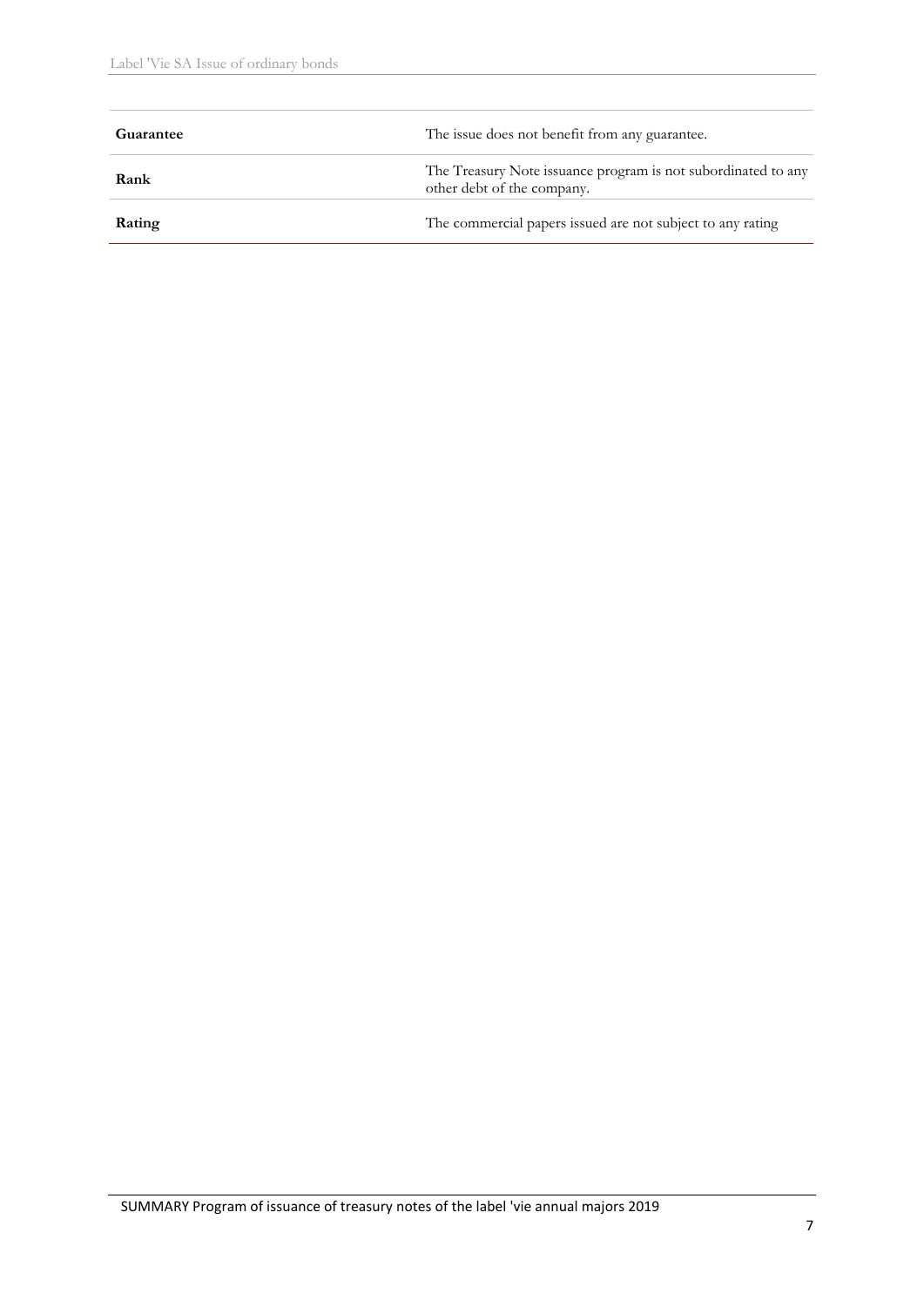<span id="page-7-0"></span>**Partie II. ISSUER INFORMATION**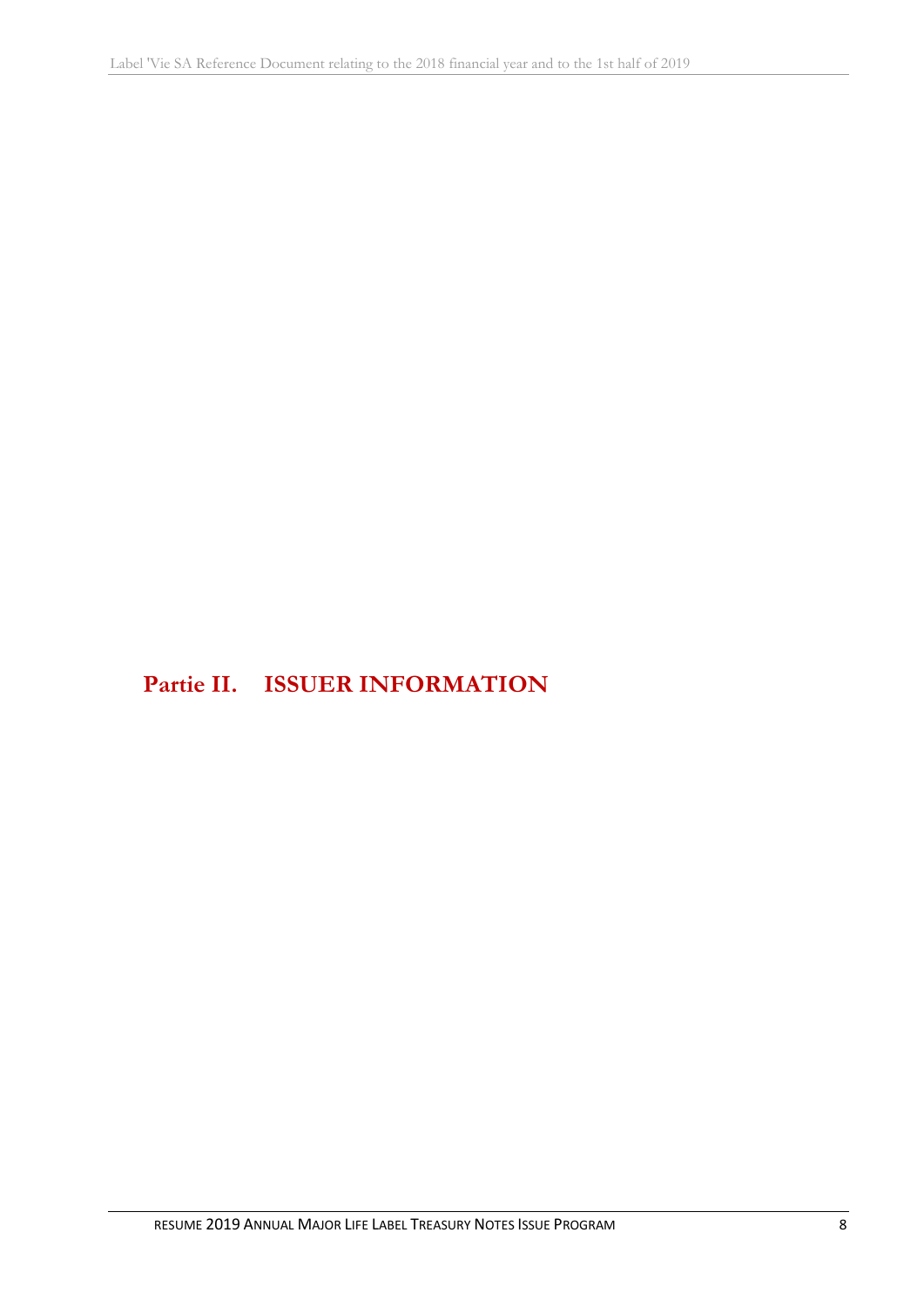# <span id="page-8-0"></span>**I. activity Descrition**

### **I.1. Information on Label'Vie**

| Company<br>name | Label'Vie SA                                                                                                                  |
|-----------------|-------------------------------------------------------------------------------------------------------------------------------|
|                 | Headquarters: Angle Rue Rif and Route des Zaers Km 3,5 Souissi Rabat.<br>×                                                    |
|                 | Hay Riyadh administrative headquarters: Rabat, Angle Avenue Annakhil and Avenue Mehdi Ben Barka Espace les                    |
| The head        |                                                                                                                               |
| office          | Lauriers, Hay Riyad, Rabat.                                                                                                   |
|                 | Skhirat administrative headquarters: Rural commune of Assabah, prefecture of Skhirat Témara, Ouled Othmane,                   |
|                 | National road n ° 1.                                                                                                          |
| Phone           | 05 37 56 95 95                                                                                                                |
| Fax             | 05 37 56 95 66                                                                                                                |
| Website         | www.labelvie.ma                                                                                                               |
| Legal form      | Public limited company under Moroccan private law with a Board of Directors                                                   |
| Date of         | 16-Oct-85                                                                                                                     |
| constitution    |                                                                                                                               |
| Lifetime:       | 99 years old                                                                                                                  |
| Trade           |                                                                                                                               |
| register        | 27 433 Rabat                                                                                                                  |
| number:         |                                                                                                                               |
| Social          |                                                                                                                               |
| exercise        | From January 1 to December 31                                                                                                 |
| Initial         |                                                                                                                               |
| public          | $02$ -Jul-08                                                                                                                  |
| offering date   |                                                                                                                               |
| <b>Share</b>    |                                                                                                                               |
| capital (at     | 283,896,200 MAD, divided into 2,838,962 shares with a par value of 100 MAD each                                               |
| 05/31/2020      |                                                                                                                               |
|                 | According to article 2 of the articles of association, the purpose of the company is:                                         |
|                 | • The purchase and sale, in the form of self-service (supermarket) or any other form, of any article and everyday             |
|                 | consumer product and in particular: food products, cleaning products, perfumery, lingerie, drugstore, gardening,              |
|                 | furnishing and decoration products, articles for children (toys, hosiery, etc.), electronic articles (radios, televisions,    |
|                 | photos, stoves, refrigerators, etc.), paramedical articles, tobacco, tobacco articles, newspapers, stationery and bookstores; |
|                 | · The operation of bakeries, pastry shops, butchers, fishmongers, rotisserie, etc .; ;                                        |
| Social object   | • The purchase and retail sale of all drinks (alcoholic or not), all in accordance with the laws and regulations in           |
|                 | force in Morocco;                                                                                                             |
|                 | • The company may also take an interest in any Moroccan and foreign companies or companies whose trade is                     |
|                 | similar or likely to promote and develop its own trade;                                                                       |
|                 | • And more generally, all industrial, commercial, financial, movable or real estate operations directly or indirectly         |
|                 | related to the corporate purpose and likely to promote its achievement.                                                       |
|                 | By virtue of its legal form, the company is governed by law n ° 17-95 promulgated by Dahir n ° 1-96-124 of August 30,         |
|                 | 1996 relating to public limited companies, as amended and supplemented by laws n ° 81- 99, 23-01, 20-05, 78-12. Due           |
|                 | to its listing on the Casablanca Stock Exchange, Label'Vie SA is subject to all legal and regulatory provisions relating to   |
|                 | the financial market and in particular:                                                                                       |
|                 | • The Dahir relating to law n ° 1-93-212 of September 21, 1993 as amended and supplemented by law n ° 23-01,                  |
|                 | law 36-05 and law 44-06;                                                                                                      |
|                 | • The Dahir on law n ° 1-12-55 of December 28, 2012 promulgating law n ° 44-12 relating to the public offering                |
|                 | for savings and to the information required of legal persons and bodies making public offering. saving;                       |
|                 | • The Dahir on Law No. 1-95-3 of January 26, 1995 promulgating Law No. 35-94 relating to certain negotiable                   |
|                 | debt securities, as amended and supplemented by Laws No. 35-96 and 33-06;                                                     |
|                 | • Dahir relating to law n ° 1-93-211 of September 21, 1993 relating to the Casablanca Stock Exchange as                       |
| List of         | amended and supplemented by laws n ° 34-96, 29-00, 52-01, 45-06, 43-09;                                                       |
| applicable      | • General regulations of the Casablanca stock exchange approved by the decree of the Minister of the Economy                  |
| laws and        | and Finance, by the decree n ° 1268 - 08 of 07 July 2008 amended and supplemented by the decree of the Minister of            |
| regulations     | the Economy and Finance n ° 1156-10 of April 7, 2010, n ° 30-14 of January 6, 2014 and n ° 1955-16 of July 4, 2016;           |
|                 | • Dahir on law n ° 1-96-246 of January 9, 1997 promulgating law n ° 35-96 relating to the creation of a central               |
|                 | depository and the establishment of a general system of registration in account of certain values as amended by Law           |
|                 | No. 43-02;                                                                                                                    |
|                 | • General Regulations of the Central Depositary approved by the Order of the Minister of the Economy and                      |
|                 | Finance n ° 932-98 of April 16, 1998 and amended by the Order of the Minister of the Economy, Finance,                        |
|                 | Privatization and Tourism n ° 1961-01 of October 30, 2001 and order n ° 77-05 of March 17, 2005;                              |
|                 | • Dahir N ° 1-04-21 of April 21, 2004 promulgating Law N ° 26-03 relating to public offers on the Moroccan                    |
|                 | stock market as amended by Law N ° 46-06;                                                                                     |
|                 | • General regulations of the AMMC approved by order of the Minister of the Economy and Finance N° 2169-                       |
|                 | 16 of July 14, 2016;                                                                                                          |
|                 | • AMMC circular n ° 03/19 of February 20, 2019 relating to financial operations and information.                              |
|                 |                                                                                                                               |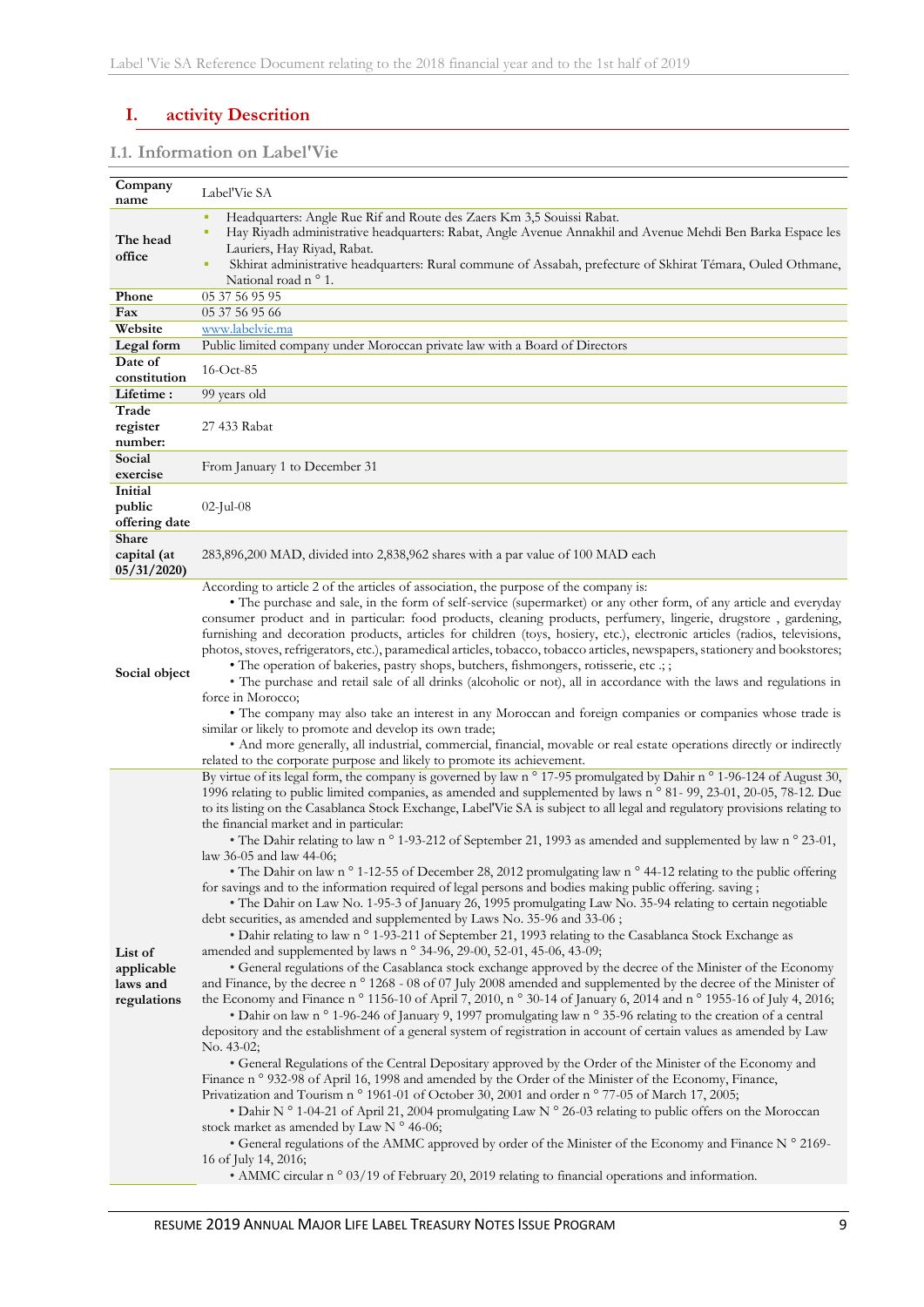|                                                    | By virtue of its activity, Label'Vie SA is subject to the various legislative texts as presented in the section "Business"<br>sector, National environment of mass distribution, Business sector".                                    |
|----------------------------------------------------|---------------------------------------------------------------------------------------------------------------------------------------------------------------------------------------------------------------------------------------|
| Places to<br>consult legal<br>documents            | The corporate, accounting and legal documents whose communication is required by law, as well as the articles of<br>association, can be consulted at the company's registered office.                                                 |
| Competent<br>court in the<br>event of a<br>dispute | Commercial Court of Rabat                                                                                                                                                                                                             |
| Tax system                                         | • The Company is subject to corporation tax at the rate of the progressive scale;<br>• The Company is subject to VAT $(0\%, 7\%, 10\%, 14\%$ and $20\%)$ , and to the common law rate $(20\%)$ for<br>investments and other products. |

*Source: Label'Vie*

**I.2. Distribution of sales by department according to the different formats (2017-2019)**

| In MMAD                     | 2017     | 2018         |          | 2019     | <b>TCAM 17/19</b> |
|-----------------------------|----------|--------------|----------|----------|-------------------|
| PGC and Liquids             | 4,519.70 | 4,941.00     | 5,805.04 |          | 13.3%             |
| Carrefour Market            | 1,743.20 | 1,900.40     | 2,087.55 |          | 9.4%              |
| Carrefour Hyper             | 767.9    | 859.6        | 950.19   |          | 11.2%             |
| Atacadao                    | 2,008.60 | 2 180.90     | 2,767.29 |          | 17.4%             |
| Fresh products              | 2 151.90 | 2 3 5 3 . 20 | 2,619.94 |          | 10.3%             |
| Carrefour Market            | 969.4    | 1,113.30     | 1,302.39 |          | 15.9%             |
| Carrefour Hyper             | 579.4    | 648.6        | 692.42   |          | 9.3%              |
| Atacadao                    | 603.1    | 591.3        | 625.13   |          | 1.8%              |
| Leisure & Appliances        | 237.4    | 277.7        | 294.77   |          | 11.4%             |
| Carrefour Market            | 7.3      | 4.6          | 1.71     |          | $-51.6%$          |
| Carrefour Hyper             | 227.9    | 272.6        | 292.66   |          | 13.3%             |
| Atacadao                    | 2.2      | 0.5          | 0.39     |          | $-57.8%$          |
| Bazaar                      | 222.2    | 230.5        | 240.76   |          | 4.1%              |
| Carrefour Market            | 54.6     | 43.3         | 43.77    |          | $-10.5%$          |
| Carrefour Hyper             | 138.2    | 154.3        | 159.10   |          | 7.3%              |
| Atacadao                    | 29.4     | 33           | 37.89    |          | 13.5%             |
| Home textiles and equipment | 76.2     | 84.4         | 90.38    |          | 8.9%              |
| Carrefour Market            | 8.1      | 6.8          | 4.99     |          | $-21.5%$          |
| Carrefour Hyper             | 67.2     | 76.9         | 84.54    |          | 12.2%             |
| Atacadao                    | 0.9      | 0.7          | 0.86     |          | $-2.5%$           |
| <b>Services</b>             | 323.7    | 330.5        | 391.78   |          | 10.0%             |
| Carrefour Market            | 2.7      | 33.1         | 53.22    |          | 344.0%            |
| Carrefour Hyper             | 102      | 92.7         | 87.75    |          | $-7.2%$           |
| Atacadao                    | 218.9    | 204.7        | 250.82   |          | 7.0%              |
| <b>Total Sales HT</b>       | 7,531.10 | 8,217.30     |          | 9,442.67 | 12.0%             |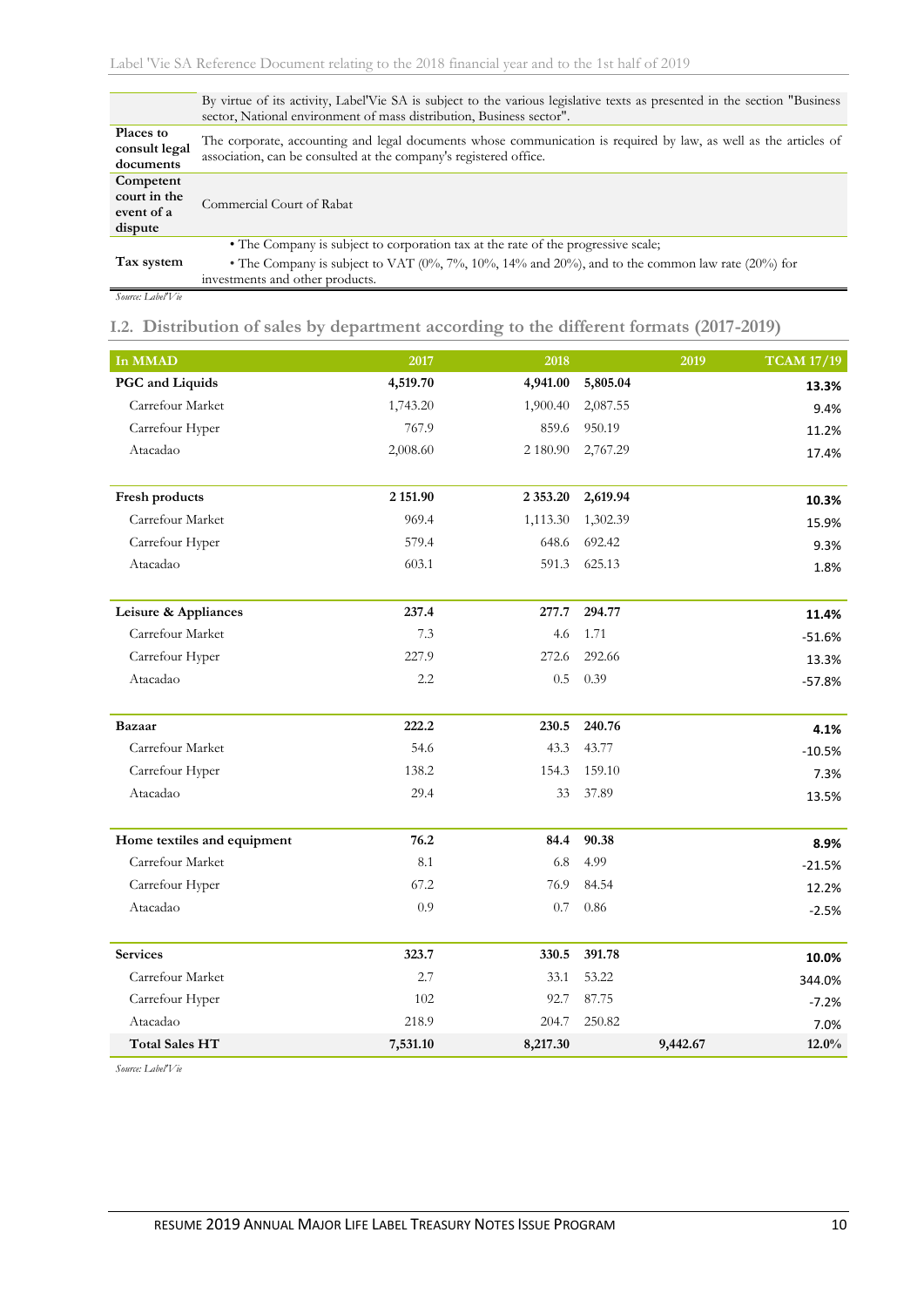## <span id="page-10-0"></span>**II. Shareholding**

**Label'Vie shareholding as of 05/31/2020**

| <b>Shareholders</b>     |            | 05/31/2020    |                |
|-------------------------|------------|---------------|----------------|
|                         | Of actions | Voting rights | $%$ of capital |
| Retail Holding          | 1,435,545  | 1,435,545     | $50.57\%$      |
| Floating                | 1,061,333  | 1,061,333     | 37.38%         |
| <b>SAHAM</b> Insurance  | 235 201    | 235 201       | 8.28%          |
| ALJIA Holding (formerly | 106,000    | 106,000       | $3.73\%$       |
| ETAMAR)                 |            |               |                |
| Employees               | 883        | 883           | $0.03\%$       |
| Total                   | 2 838 962  | 2 838 962     | 100.00%        |
| Source: Label'Vie       |            |               |                |

## <span id="page-10-1"></span>**III. Legal organization chart**



**Figure 1 : Legal organization chart of Best Financière as of 12/31/2019**

*Source: Label'Vie*

The diversification of the group's activities has led the managers to opt for a reorganization by business lines. Thus, the Best Financière Group is organized around 2 areas of activity, achieving a net loss of -0.3 MMAD in 2019. The drop in net income is mainly to be attributed to the significant drop due to the exceptional re-invoicing that took place in 2018 on LabelVie for various development and construction (25 MMAD) and the end of invoicing management fees to Retail Holding.

Its main shareholders are AZ Développement (55.3%) YADOGHI Capital (29.5%), Zouhair Bennani (7.1%), Rachid Hadni (3.80%), Adil Bennani and Youness Bennani (1.4% respectively ), Latifa Bennani and Mouna Bennani (0.71% respectively).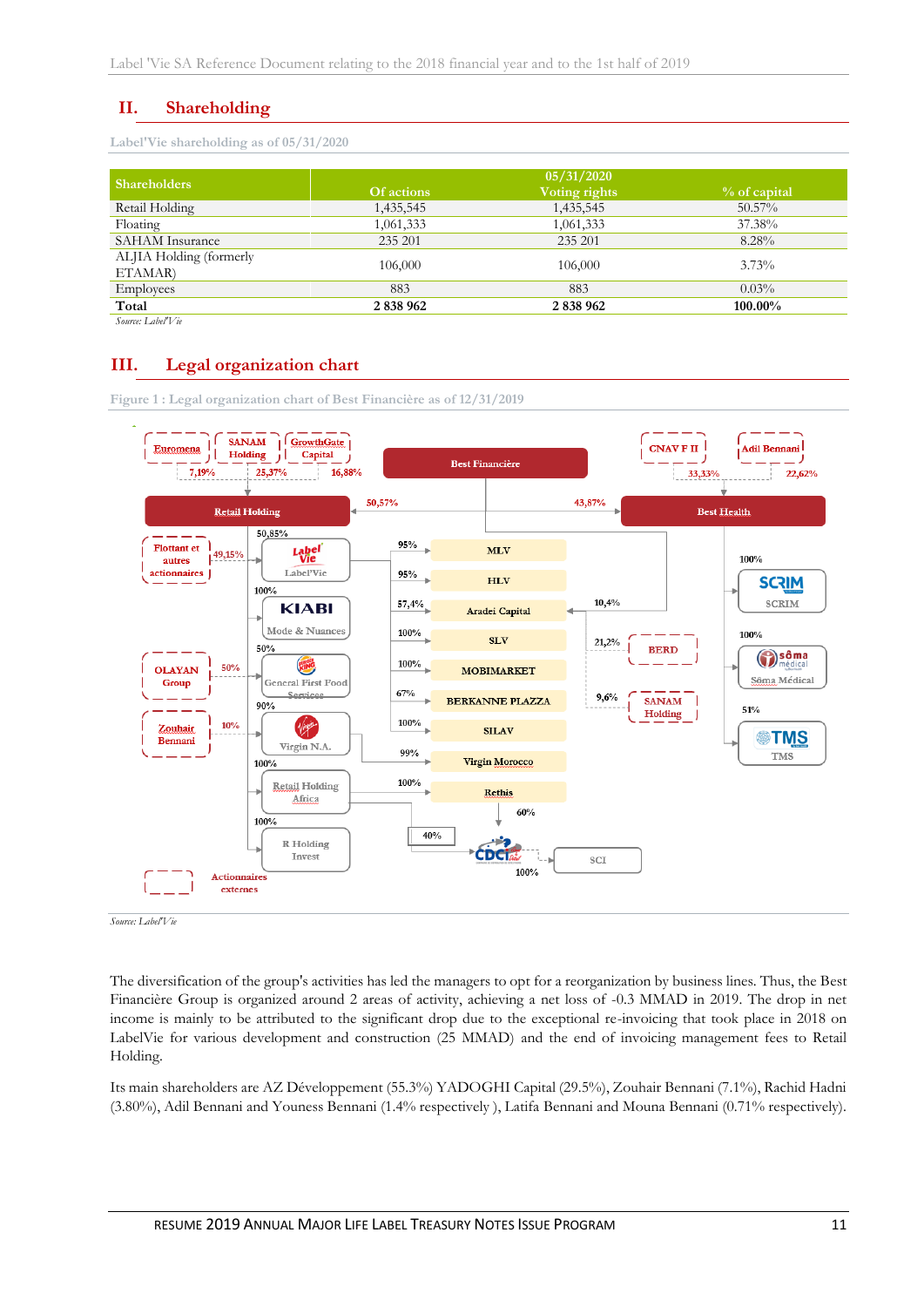# <span id="page-11-0"></span>**Partie III. FINANCIAL DATAS**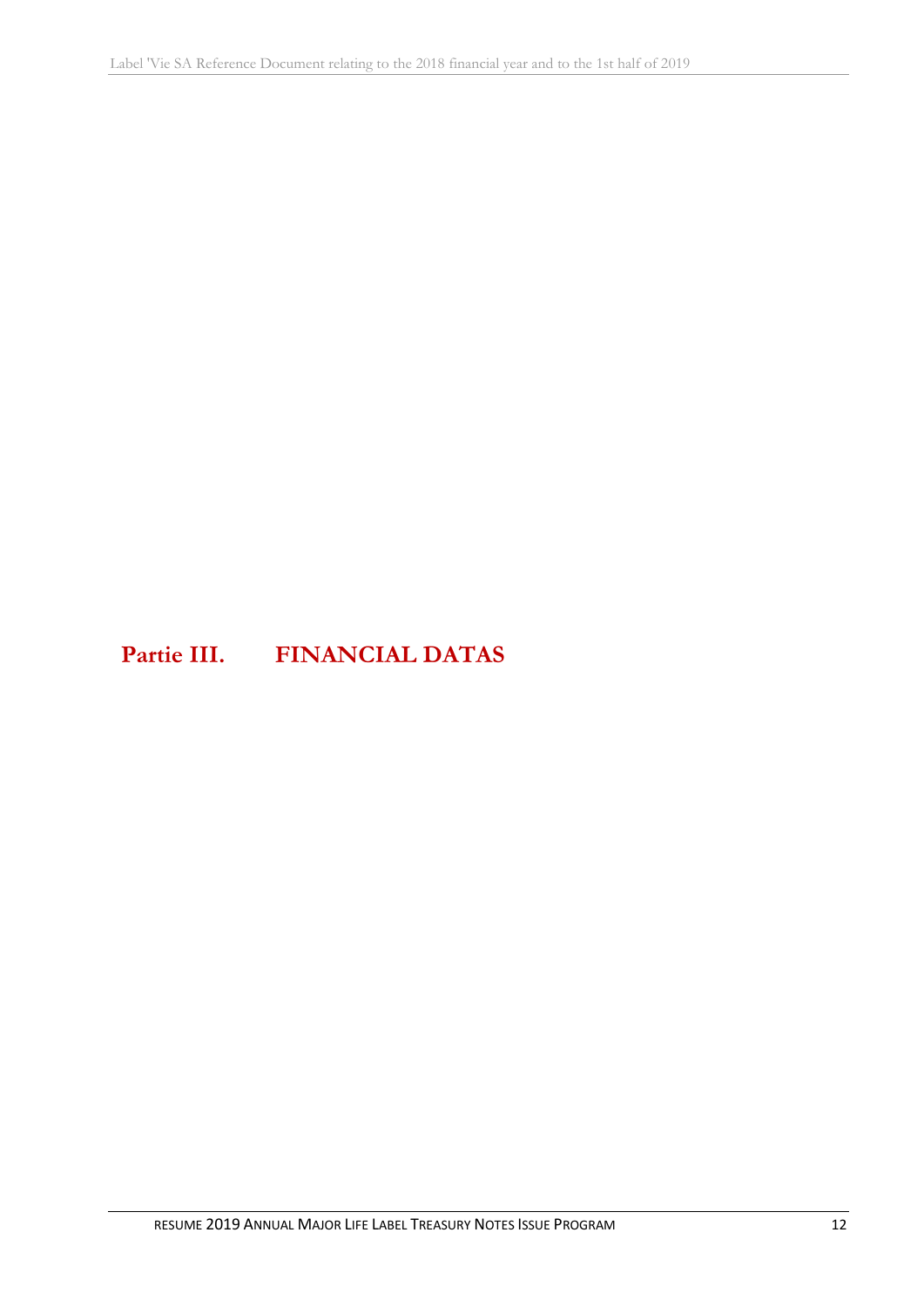### <span id="page-12-0"></span>**I. Consolidated annual accounts**

# **I.1. Consolidated annual assets over the period (2017-2019)**

| In MMAD                                        |          | 2017        | 2018           | <b>VAR 17-18</b> | 2019       | <b>VAR 18-19</b> |
|------------------------------------------------|----------|-------------|----------------|------------------|------------|------------------|
|                                                |          |             |                |                  |            |                  |
| Intangible assets (A)                          | 772.4    | 836.8       |                | 8%               | 985.1      | 18%              |
| R&D fixed assets                               | 397.5    | 464.4       |                | 17%              | 539.6      | 16%              |
| Patents, trademarks, rights & val. similar     | 20.9     | 18.9        |                | $-10%$           | 20.6       | 9%               |
| Commercial funds                               | 353.5    | 353.5       |                | $0\%$            | 424.8      | 20%              |
| gap acquisition                                | 0.5      |             |                |                  |            |                  |
| Tangible assets (B)                            | 1,601.6  | 1,724.4     |                | 8%               | 2 3 4 7 .6 | 36%              |
| Land                                           | 178.4    | 194.9       |                | $9\%$            | 194.9      | $0\%$            |
| Constructions                                  | 505.8    | 607.3       |                | 20%              | 625.4      | $3\%$            |
| Technical installations, equipment and tools   | 343.9    | 362.7       |                | $6\%$            | 400.1      | 10%              |
| Transportation equipment                       | 0.4      | 0.3         |                | $-33%$           | 0.2        | $-30%$           |
| Furniture, matt. office and furnished. various | 338.2    | 442.2       |                | 31%              | 526.5      | 19%              |
| Other tangible fixed assets                    | 28.6     | 24.9        |                | $-13%$           | 30.1       | 21%              |
| investments in progress                        | 206.3    | 92.2        |                | $-55\%$          | 570.5      | 519%             |
| Financial fixed assets (C)                     | 1384.9   | 1386.7      |                | $0\%$            | 1388.3     | $0\%$            |
| Locked-in loans                                |          |             | $\overline{a}$ |                  |            |                  |
| Equity securities                              | 1,351.6  | 1,352.8     |                | $0\%$            | 1,359.5    | $0\%$            |
| Other financial claims                         | 33.3     | 33.8        |                | $2\%$            | 28.9       | $-15%$           |
| Currency translation difference Assets (D)     |          |             |                |                  |            |                  |
| TOTAL $I = (A + B + C + D)$                    | 3758.8   | 3 9 4 7 . 9 |                | $5\%$            | 4 721.0    | 20%              |
| Stocks (E)                                     | 1285.4   | 1478.3      |                | 15%              | 1,616.0    | 9%               |
| Merchandise                                    | 1274.2   | 1466.5      |                | 15%              | 1,601.2    | $9\%$            |
| Consumable materials and supplies              | 11.2     | 11.8        |                | $5\%$            | 14.8       | 25%              |
| Current products                               |          |             |                |                  |            |                  |
| Finished products                              |          |             |                |                  |            |                  |
| Receivables from Current Assets (F)            | 1,409.1  | 1,563.9     |                | $11\%$           | 1,681.1    | $7\%$            |
| Suppliers debtors, advances and down payments  | 83.9     | 101.7       |                | 21%              | 139.7      | 37%              |
| Customers and related accounts                 | 833.9    | 828.0       |                | $-1\%$           | 893.2      | $8\%$            |
| Staff                                          | 9.9      | 15.2        |                | 54%              | 17.6       | 15%              |
| State                                          | 428.8    | 465.3       |                | $9\%$            | 560.5      | 20%              |
| Associate accounts                             |          |             |                |                  |            |                  |
| Other debtors                                  | 22.0     | 128.6       |                | $> 100\%$        | 48.9       | $-62\%$          |
| Accruals-asset accounts                        | 30.6     | 25.1        |                | $-18\%$          | 21.2       | $-15%$           |
| Securities and investment securities (G)       | $50.1\,$ | 21.3        |                | $-58%$           | 21.3       | $0\%$            |
| Currency translation difference Assets (H)     | 1.1      | 0.9         |                | $-14%$           | 0.4        | $-62%$           |
| TOTAL II $(E + F + G + H)$                     | 2,745.8  | 3064.4      |                | 12%              | 3 3 18.7   | $8\%$            |
| Cash assets                                    | 544.6    | 873.8       |                | 61%              | 564.8      | $-35%$           |
| Checks and bills to cash                       | 56.5     | 71.4        |                | $26\%$           | 78.2       | 10%              |
| Banks, TG & CP                                 | 475.5    | 789.8       |                | 66%              | 470.7      | $-40%$           |
| Cash registers, agencies and letters of credit | 12.7     | 12.7        |                | $0\%$            | 15.8       | 25%              |
| <b>TOTAL III</b>                               | 544.6    | 873.8       |                | 61%              | 564.8      | $-35%$           |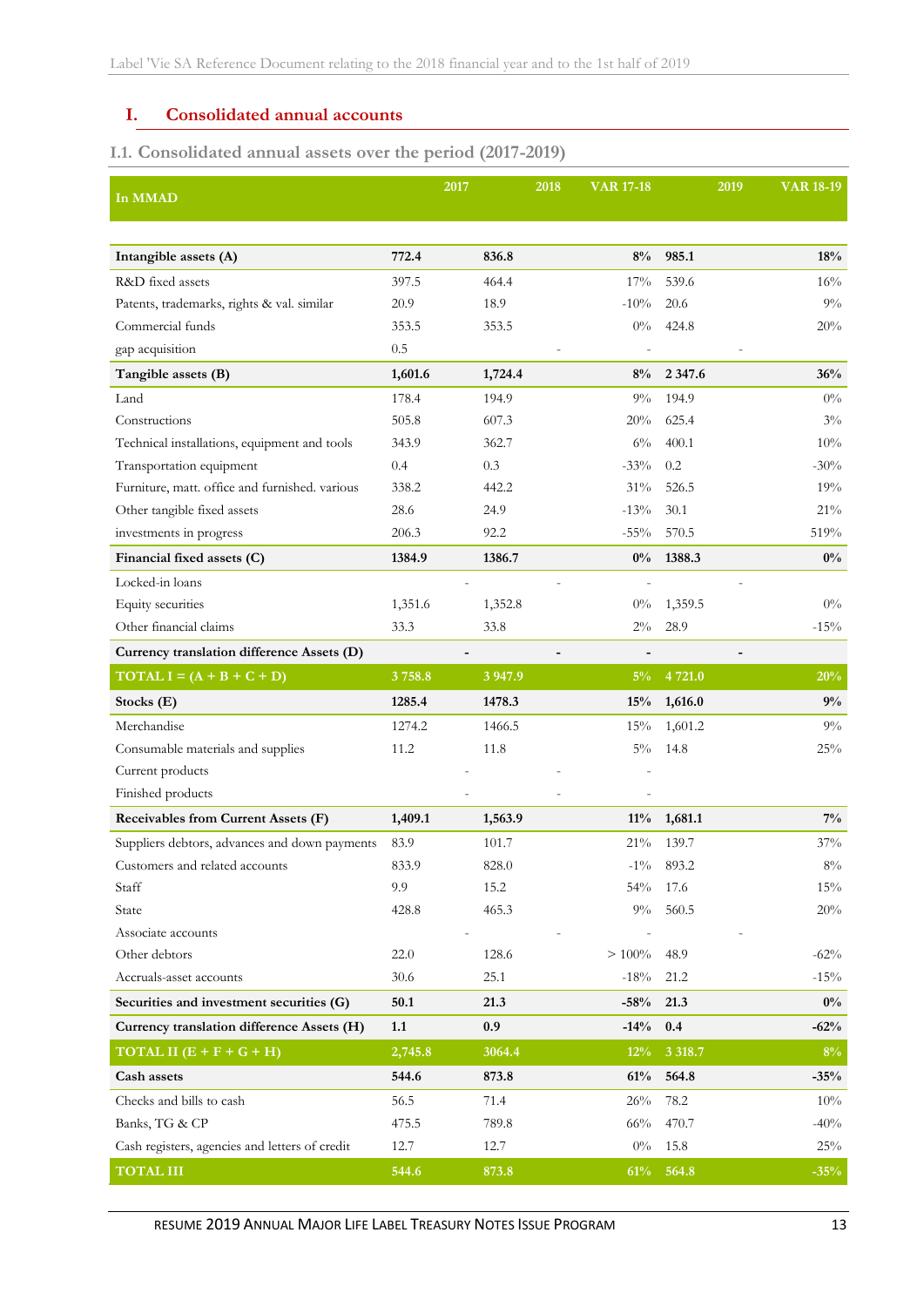| <b>GENERAL TOTAL (I + II + III)</b><br>7886.1<br>7,049.2<br>$12\%$ 8,604.5 | $9\%$ |
|----------------------------------------------------------------------------|-------|
|----------------------------------------------------------------------------|-------|

*Source: Label'Vie*

### **I.2. Consolidated annual liabilities over the period (2017-2019)**

|                                                  | 2017    | 2018                     | Var.        | 2019    | Var.        |
|--------------------------------------------------|---------|--------------------------|-------------|---------|-------------|
| In MMAD                                          |         |                          | $17 - 18$   |         | $18 - 19$   |
| Equity                                           |         |                          |             |         |             |
| Social or personal capital                       | 283.9   | 283.9                    | $0.00\%$    | 283.9   | $0.00\%$    |
| Share premium, merger, contribution              | 1150.5  | 1150.5                   | $0.00\%$    | 1150.5  | $0.00\%$    |
| deviations acquisition                           |         |                          |             | 0.0     |             |
| Legal reserve                                    | 25.5    | 28.4                     | $11.30\%$   | 28.4    | $0.00\%$    |
| Other reserves (consolidated reserves)           | $-32.6$ | 28.6                     | $-187.90\%$ | 95.3    | 232.66%     |
| Deferral again                                   | 28.2    | 51.9                     | 83.90%      | 120.7   | 132.80%     |
| Consolidated net income                          | 240.9   | 288.4                    | 19.70%      | 318.0   | 10.27%      |
| TOTAL SHAREHOLDERS 'EQUITY (A)                   | 1,696.3 | 1,831.7                  | $8.00\%$    | 1,996.9 | $9.02\%$    |
| Minority interests (B)                           | 12.4    | 15.4                     | $24.30\%$   | 18.6    | 20.53%      |
| Minority interests                               | 12.4    | 15.4                     | 24.30%      | 18.6    | 20.53%      |
| Financing debts (C)                              | 2 103.7 | 2 307.4                  | 9.70%       | 2,679.2 | $16.12\%$   |
| Bond loans                                       | 1,500.0 | 1,500.0                  | $0.00\%$    | 1219.8  | $-18.68%$   |
| Other financing debts                            | 603.7   | 807.4                    | 33.70%      | 1,459.4 | 80.76%      |
| Sustainable provisions for risks and charges (D) | 2.2     | 6.4                      | 191.20%     | 8.1     | $26.74\%$   |
| Passive Translation Difference (E)               |         |                          |             |         |             |
| TOTAL I $(A + B + C + D + E)$                    | 3,814.7 | 4 1 6 0.9                | 9.10%       | 4,702.8 | 13.02%      |
| Current liabilities (F)                          | 3,113.1 | 3 3 5 0 . 8              | 7.60%       | 3,701.1 | 10.46%      |
| Accounts payable                                 | 2 805.3 | 3 0 3 9.2                | $8.30\%$    | 3358.1  | 10.49%      |
| Credit customers, advances and down payments     | 31.9    | 42.2                     | $32.30\%$   | 54.7    | 29.61%      |
| Staff                                            | 8.1     | 7.0                      | $-13.00\%$  | 6.9     | $-1.41\%$   |
| Social organizations                             | 16.0    | 14.7                     | $-8.40\%$   | 14.0    | $-4.66%$    |
| State                                            | 227.7   | 225.2                    | $-1.10\%$   | 255.9   | 13.61%      |
| Associate accounts                               | 0.1     | 0.2                      | $61.80\%$   | 0.2     | 17.94%      |
| Other creditors                                  | 5.7     | 4.9                      | $-14.10\%$  | 4.1     | $-16.38%$   |
| Accruals accounts - liabilities                  | 18.3    | 17.3                     | $-5.20%$    | 7.2     | $-58.52%$   |
| Other provisions for risks and charges (G)       | 1.1     | 4.1                      | 273.60%     | 0.5     | $-87.28%$   |
| Passive translation difference (H)               | 0.3     | 0.3                      | 0.10%       | 0.1     | $-76.73\%$  |
| TOTAL II $(F + G + H)$                           | 3 114.5 | 3355.2                   | 7.70%       | 3,701.7 | 10.33%      |
| Liability cash                                   | 120.0   | 370.0                    | 208.30%     |         | $-100.00\%$ |
| Discount credits                                 |         | $\overline{\phantom{a}}$ |             | 0.0     |             |
| Cash loans                                       | 120.0   | 370.0                    | 208.30%     | 200.0   | $-45.95\%$  |
| Banks (credit balances)                          |         |                          |             | 0.0     |             |
| <b>TOTAL III</b>                                 | 120.0   | 370.0                    | 208.30%     | 200.0   | $-45.95%$   |
| <b>GENERAL TOTAL I + II + III</b>                | 7,049.2 | 7886.1                   | 11.90%      | 8,604.5 | $9.11\%$    |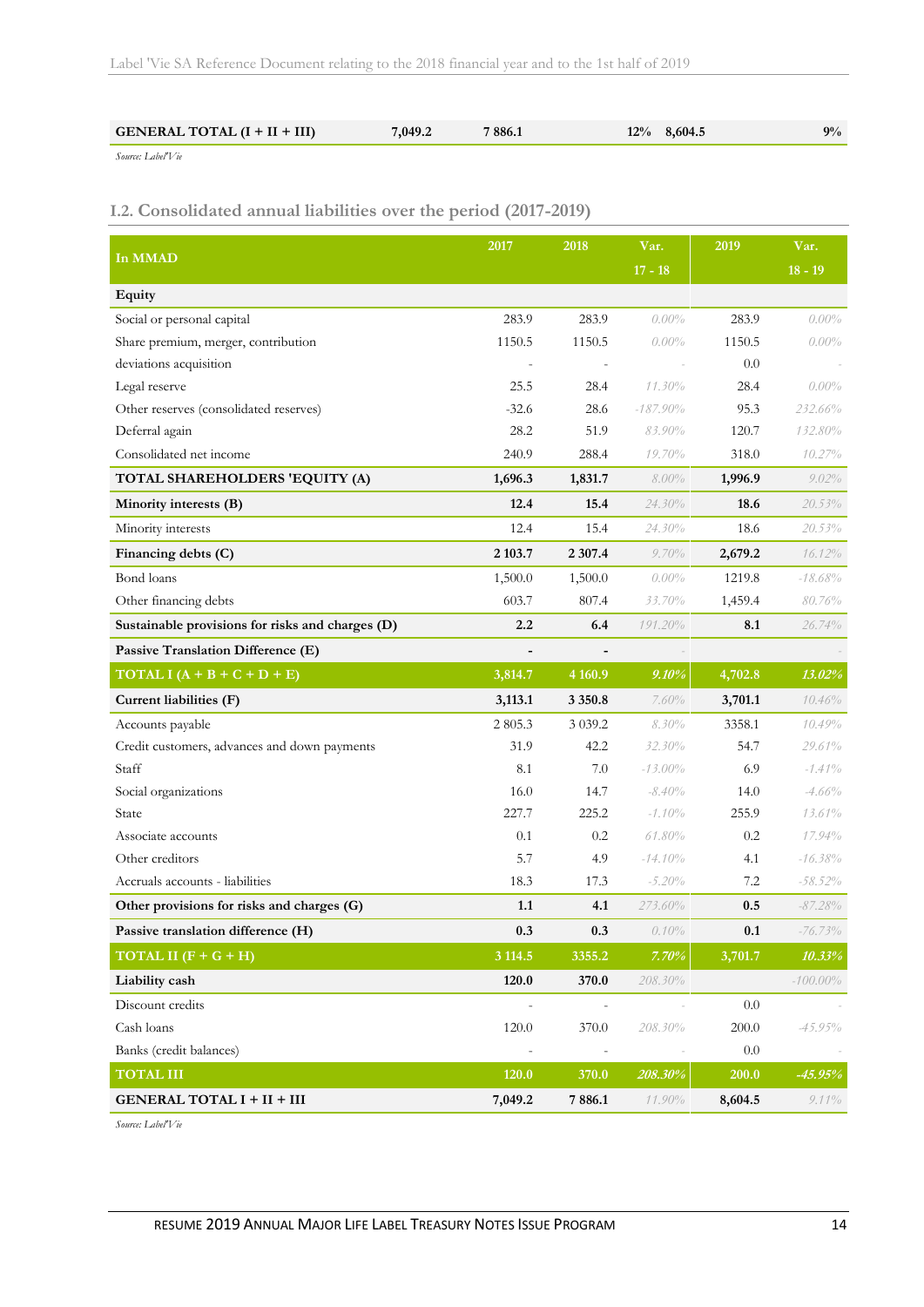### **I.3. Consolidated annual income statement (2017-2019)**

| In MMAD                                                      | 2017             | 2018             | Var.<br>$17 - 18$  | 2019             | Var.<br>18-19  |
|--------------------------------------------------------------|------------------|------------------|--------------------|------------------|----------------|
|                                                              |                  |                  |                    |                  |                |
| Sales of goods as is<br>Sales of goods and services produced | 7,531.1<br>743.5 | 8,217.3<br>815.6 | $9.1\%$<br>$9.7\%$ | 9,442.7<br>953.1 | 14.9%<br>16.9% |
| <b>Consolidated turnover</b>                                 | 8,274.6          | 9,033.0          | $9.2\%$            | 10,395.8         | $15.1\%$       |
| Resumption of operations                                     | 95.4             | 103.4            | $8.4\%$            | 105.8            | $2.3\%$        |
| Consolidated operating income I                              | 8,370.0          | 9,136.4          | $9.2\%$            | 10 501.6         | 14.9%          |
| Resale purchases of goods                                    | 6 6 6 7.2        | 7 246.7          | 8.7%               | 8,412.3          | 16.1%          |
| Purchases consumed from mat. and supplies                    | 177.3            | 182.1            | 2.7%               | 201.9            | 10.9%          |
| Other external charges                                       | 478.7            | 526.2            | $9.9\%$            | 569.6            | $8.3\%$        |
| Dues and taxes                                               | 46.8             | 52.9             | $13.1\%$           | 59.5             | $12.4\%$       |
| Staff costs                                                  | 388.9            | 423.5            | 8.9%               | 468.2            | 10.6%          |
| Other operating expenses                                     | 6.7              | 0.1              | $-99.1\%$          | 0.0              | $-100.0\%$     |
| Operating allocations                                        | 250.1            | 278.2            | 11.2%              | 324.3            | 16.6%          |
| Consolidated operating expenses II                           | 8,015.6          | 8,709.7          | 8.7%               | 10,035.9         | $15.2\%$       |
| <b>OPERATING RESULT (I-II) III</b>                           | 354.4            | 426.7            | 20.4%              | 465.7            | 9.2%           |
| Income from equity securities and fixed assets               | 65.4             | 67.2             | $2.7\%$            | 71.3             | $6.1\%$        |
| Exchange gains                                               | 1.6              | 3.2              | 98.2%              | 1.6              | $-51.1\%$      |
| Interest and other financial income                          | 39.3             | 39.9             | 1.6%               | 34.1             | $-14.6%$       |
| Financial reversals and expense transfers                    | 11.4             | 12.0             | 4.8%               | 9.5              | $-20.6%$       |
| <b>Financial Products IV</b>                                 | 117.8            | 122.2            | 3.8%               | 116.5            | $-4.7\%$       |
| Interest charges                                             | 141.7            | 137.6            | $-2.9\%$           | 134.9            | $-2.0\%$       |
| Exchange losses                                              | 4.5              | 3.9              | $-13.0\%$          | 1.5              | $-61.5\%$      |
| Other financial charges                                      | 1.4              | 4.4              | 211.8%             | 5.5              | $24.0\%$       |
| Financial allocations                                        | 1.1              | 0.9              | $-14.0\%$          | 0.4              | $-60.2\%$      |
| Financial charges V                                          | 148.8            | 146.8            | $-1.3\%$           | 142.2            | $-3.1\%$       |
| Financial Result (IV-V) VI                                   | $-31.0$          | $-24.6$          | $-20.6%$           | $-25.7$          | 4.4%           |
| <b>CURRENT RESULT (III + VI) VII</b>                         | 323.4            | 402.1            | 24.3%              | 440.1            | 9.4%           |
| Proceeds from disposal of fixed assets                       | 5.3              | 92.0             | 1635.7%            | 1.5              | $-98.3\%$      |
| Other non-current products                                   | 4.5              | 2.1              | $-52.6%$           | 1.3              | $-37.0\%$      |
| Non-current reversals transfer charges                       |                  | 0.4              | $100.0\%$          | 4.6              | $1055.4\%$     |
| <b>Non-Current Products VIII</b>                             | 9.8              | 94.5             | 864.4%             | 7.5              | $-92.1\%$      |
| Net depreciation value of assets sold                        | 6.6              | 55.8             | 745.7%             | 1.1              | $-98.0\%$      |
| Other non-current charges                                    | $2.8\,$          | 36.6             | 1207.7%            | 10.2             | $-72.2\%$      |
| NC allocations to depreciation and provisions                | 1.6              | 6.2              | 289.5%             | 3.2              | -49.1%         |
| Non-current loads IX                                         | 11.1             | 98.7             | $788.9\%$          | 14.5             | $-85.4\%$      |
| Non-current result (VIII-IX) X                               | $-1.2$           | $-4.2$           | 245.9%             | $-7.0$           | $65.9\%$       |
| <b>PROFIT BEFORE TAX (VII + X) XI</b>                        | 322.2            | 397.9            | 23.5%              | 433.1            | 8.8%           |
| Income taxes                                                 | 81.3             | 109.5            | 34.7%              | 115.1            | $5.1\%$        |
| <b>NET PROFIT</b>                                            | 240.9            | 288.4            | 19.7%              | 318.0            | 10.3%          |
| Net income, Group share                                      | 237.9            | 285.2            | $19.9\%$           | 312.0            | $9.4\%$        |
| <b>Minority Net Income</b>                                   | 3.0              | 3.2              | $5.5\%$            | 6.0              | 87.0%          |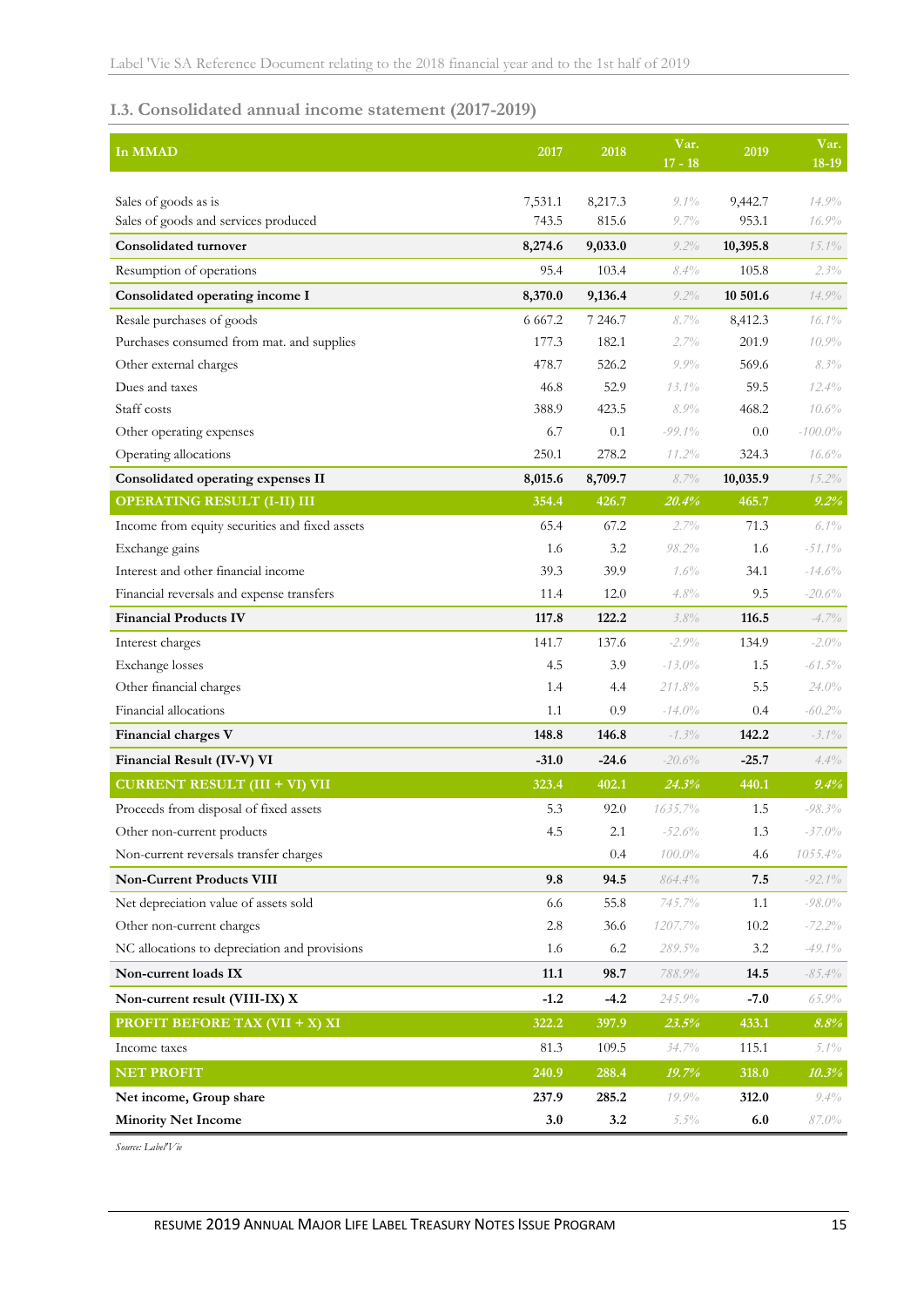# <span id="page-15-0"></span>**II. Company annual accounts**

# **I.1. Annual social assets (2017-2019)**

| In MMAD                                                                    | 2016         | 2017         | Var16-17       | 2018         | Var17-18          |
|----------------------------------------------------------------------------|--------------|--------------|----------------|--------------|-------------------|
|                                                                            |              |              |                |              |                   |
| Fixed Assets In Non-Value (A)                                              | 235.5        | 305.1        | 29.6%          | 373.0        | 22.2%             |
| Preliminary costs                                                          | 0.0          | 0.0          |                |              |                   |
| Expenses to be spread over several years                                   | 235.4        | 305.1        | 29.6%          | 373.0        | 22.2%             |
| Bond redemption premiums                                                   |              |              |                |              |                   |
| Intangible assets (B)                                                      | 171.8        | 177.1        | $3.1\%$        | 175.0        | $-1.2\%$          |
| Capital in Research and Development                                        |              |              |                |              |                   |
| Patents, Trademarks, Rights & Values. Similar                              | 19.2         | 20.3         | $5.7\%$        | 18.3         | $-10.1\%$         |
| Commercial funds                                                           | 152.6        | 156.7        | 2.7%           | 156.7        | $0.0\%$           |
| Other intangible assets                                                    |              |              |                |              |                   |
| Tangible assets (C)                                                        | 1024.3       | 1292.2       | 26.2%          | 1417.5       | $9.7\%$           |
| Land                                                                       | 177.8        | 178.4        | $0.3\%$        | 194.9        | 9.3%              |
| Constructions                                                              | 305.9        | 489.3        | 59.9%          | 591.4        | 20.9%             |
| Technical installations, equipment and tools                               | 159.1        | 195.4        | 22.8%          | 219.4        | 12.3%             |
| Transportation equipment<br>Furniture, matt. office and furnished. various | 0.2          | 0.4<br>225.1 | $63.5\%$       | 0.2          | $-32.6%$          |
| Other tangible fixed assets                                                | 119.9        |              | 87.8%          | 323.1        | $43.5\%$          |
| investments in progress                                                    | 261.4        | 203.8        | $-22.0%$       | 88.5         | -56.6%            |
| Financial fixed assets (D)                                                 | 1629.7       | 1643.0       | 0.8%           | 1644.7       | $0.1\%$           |
| Locked-in loans                                                            |              |              |                |              |                   |
| Other financial claims                                                     | 16.7         | 16.7         | $0.4\%$        | 17.3         | 3.3%              |
| Equity securities                                                          | 1613.1       | 1626.3       | 0.8%           | 1627.5       | $0.1\%$           |
| Other fixed securities                                                     |              |              |                |              |                   |
| Currency translation difference Assets (E)                                 |              |              |                |              |                   |
| Decrease in locked-in receivables                                          |              |              |                |              |                   |
| Increase in financing debts                                                |              |              |                |              |                   |
| $\text{TOTAL I} = (\text{A} + \text{B} + \text{C} + \text{D} + \text{E})$  | 3 061.3      | 3417.4       | 11.6%          | 3610.3       | 5.6%              |
| Stocks $(F)$                                                               | 532.5        | 596.2        | 12.0%          | 691.7        | 16.0%             |
| Merchandise                                                                | 520.6        | 586.9        | 12.7%          | 681.8        | 16.2%             |
| Consumable materials and supplies                                          | 11.8         | 9.4          | $-20.8%$       | 9.9          | 5.6%              |
| Current products                                                           |              |              |                |              |                   |
| Interim products & residual products                                       |              |              |                |              |                   |
| Finished products                                                          |              |              |                |              |                   |
| Receivables from Current Assets (G)                                        | 1415.1       | 1437.7       | 1.6%           | 1607.8       | 11.8%             |
| Suppliers debtors, advances and down                                       | 29.5         | 34.1         | $15.5\%$       | 41.6         | $22.1\%$          |
| payments                                                                   |              |              |                |              |                   |
| Customers and related accounts                                             | 1110.9       | 1104.0       | $-0.6\%$       | 1,126.7      | $2.1\%$           |
| Staff                                                                      | 7.6          | 8.3          | 8.7%<br>8.8%   | 12.7         | $53.1\%$<br>12.2% |
| State                                                                      | 220.4        | 239.9        |                | 269.1        |                   |
| Associate accounts<br>Other debtors                                        | 23.3         | 22.6         | $-3.0\%$       | 133.0        | 489.6%            |
| Accruals-asset accounts                                                    | 23.3         | 28.9         | 23.9%          | 24.6         | $-14.9%$          |
| Securities and investment securities (H)                                   | 10.9         | 10.9         | $0.0\%$        | 7.0          | $-35.3\%$         |
| Currency translation difference Assets (I)                                 | 0.4          | 1.0          | 126.0%         | 0.8          | $-19.3\%$         |
| TOTAL II $(F + G + H + I)$                                                 | 1958.9       | 2,045.8      | 4.4%           | 2 307.3      | 12.8%             |
| Cash assets                                                                |              |              |                |              |                   |
| Checks and bills to cash                                                   | 23.6         | 26.2         | 11.1%          | 43.7         | 66.5%             |
|                                                                            |              | 537.6        |                |              | 40.3%             |
| Banks, TG & CP<br>Cash registers, agencies and letters of credit           | 420.6<br>5.4 | 7.0          | 27.8%<br>29.5% | 754.2<br>7.3 | 3.4%              |
| <b>TOTAL III</b>                                                           | 449.7        | 570.9        |                |              |                   |
|                                                                            |              |              | 27.0%          | 805.2        | 41.0%             |
| <b>GENERAL TOTAL (I + II + III)</b>                                        | 5 4 6 9.8    | 6,034.1      | 10.3%          | 6 722.8      | $11.4\%$          |

*Source: Label'Vie*

## **I.2. Annual social liabilities (2017-2019)**

| In MMAD | 2017 | 2018 | / ar      | 2019 | V ar  |
|---------|------|------|-----------|------|-------|
|         |      |      | $17 - 18$ |      | 18-19 |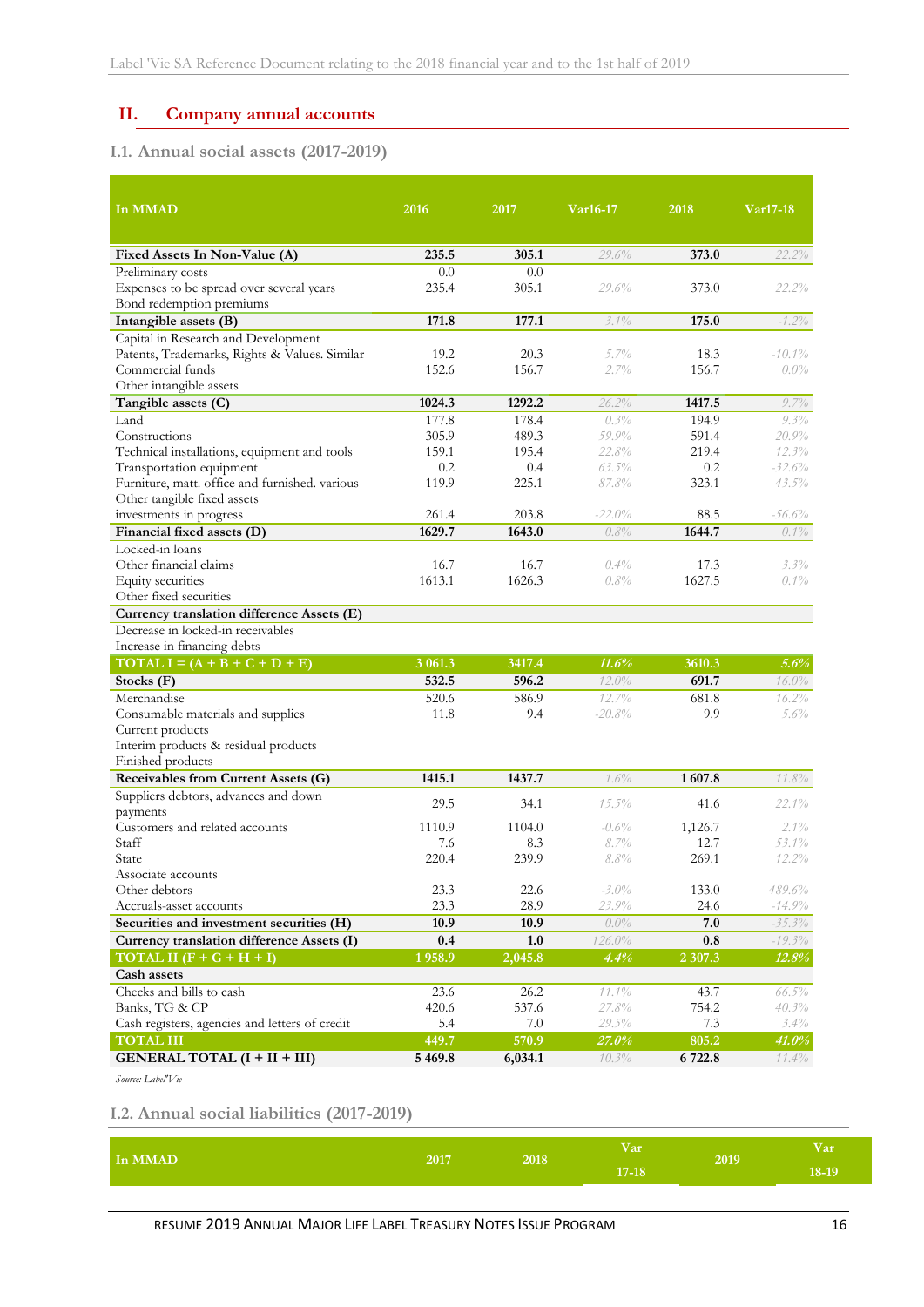| Equity                                              |              |          |            |          |            |
|-----------------------------------------------------|--------------|----------|------------|----------|------------|
| Social or personal capital                          | 283.9        | 283,896  | $0.00\%$   | 283,896  | $0.00\%$   |
| Less: Shareholders, Capital, subscribed not called  |              |          |            |          |            |
| Called capital of which paid                        |              |          |            |          |            |
| Share premium, merger, contribution                 | 1150.5       | 1150.5   | $0.00\%$   | 1150.5   | $0.00\%$   |
| Revaluation                                         |              |          |            |          |            |
| Legal reserve                                       | 25.5         | 28,389   | 11.50%     | 28,389   | $0.00\%$   |
| Other reserves                                      |              |          |            |          |            |
| Deferral again                                      | 28.2         | 51.9     | 83.80%     | 120.7    | 132.80%    |
| Net result pending affection                        |              |          |            |          |            |
| Net profit for the year                             | 176.6        | 218.9    | 23.90%     | 186,238  | $-14.91\%$ |
| TOTAL SHAREHOLDERS 'EQUITY (A)                      | 1664.7       | 1733.6   | 4.10%      | 1769.8   | 2.09%      |
| Assimilated equity (B)                              |              |          |            |          |            |
| Investment grants                                   |              |          |            |          |            |
| Regulated provisions                                |              |          |            |          |            |
| Financing debts (C)                                 | 1,941.1      | 2169.5   | 11.80%     | 2,534.9  | 16.84%     |
| Bond loans                                          | 1,500.0      | 1,500.0  | $0.00\%$   | 1219.8   | $-18.68\%$ |
| Other financing debts                               | 441.1        | 669.5    | 51.80%     | 1315.1   | $96.43\%$  |
| Sustainable provisions for risks and charges<br>(D) | $\mathbf{1}$ | 3.7      | 268.60%    | 5.6      | 50.79%     |
| Risk provisions                                     | $\mathbf{1}$ | 3.7      | 268.60%    | 5.6      | $50.28\%$  |
| Provisions for expenses                             |              |          |            |          |            |
| Passive Translation Difference (E)                  |              |          |            |          |            |
| TOTAL I $(A + B + C + D + E)$                       | 3,606.80     | 3,906.77 | 8.30%      | 4 310.28 | 10.33%     |
| Current liabilities (F)                             | 2 306.10     | 2492.0   | $8.10\%$   | 2911.4   | 16.83%     |
| Accounts payable                                    | 1450.60      | 1,589.8  | 9.60%      | 1646.2   | $3.55\%$   |
| Credit customers, advances and down payments        | 1.6          | 1.9      | 18.10%     | 3.4      | 77.92%     |
| Staff                                               | 0.8          | 1.0      | 25.30%     | 1.0      | 1.86%      |
| Social organizations                                | 11.2         | 10.0     | $-11.30\%$ | 9.7      | $-2.90\%$  |
| State                                               | 180.6        | 178.2    | $-1.40%$   | 180.1    | 1.06%      |
| Associate accounts                                  | 0.1          | $0.2\,$  | 22.60%     | $0.2\,$  | 17.42%     |
| Other creditors                                     | 645.4        | 695.1    | 7.70%      | 1065.1   | 53.23%     |
| Accruals accounts - liabilities                     | 15.6         | 15.9     | $1.40\%$   | 5.7      | $-64.07\%$ |
| Other provisions for risks and charges (G)          | $\mathbf{1}$ | 3.8      | 295.60%    | 0.3      | $-92.92\%$ |
| Passive translation difference (H)                  | 0.3          | 0.3      | $-13.60\%$ | 0.0      | $-88.25\%$ |
| TOTAL II $(F + G + H)$                              | 2 307.30     | 2496.0   | 8.20%      | 2911.7   | 16.65%     |
| Liability cash                                      |              |          |            |          |            |
| Discount credits                                    | 120          | 320      | 166.70%    | 150      | $-53.13%$  |
| Cash loans                                          |              |          |            |          |            |
| Banks (credit balances)                             |              |          |            |          |            |
| <b>TOTAL III</b>                                    | 120          | 320      | 166.70%    | 150      | $-53.13%$  |
| <b>GENERAL TOTAL I + II + III</b>                   | 6,034.10     | 6 722.8  | 11.40%     | 7,372.0  | 9.66%      |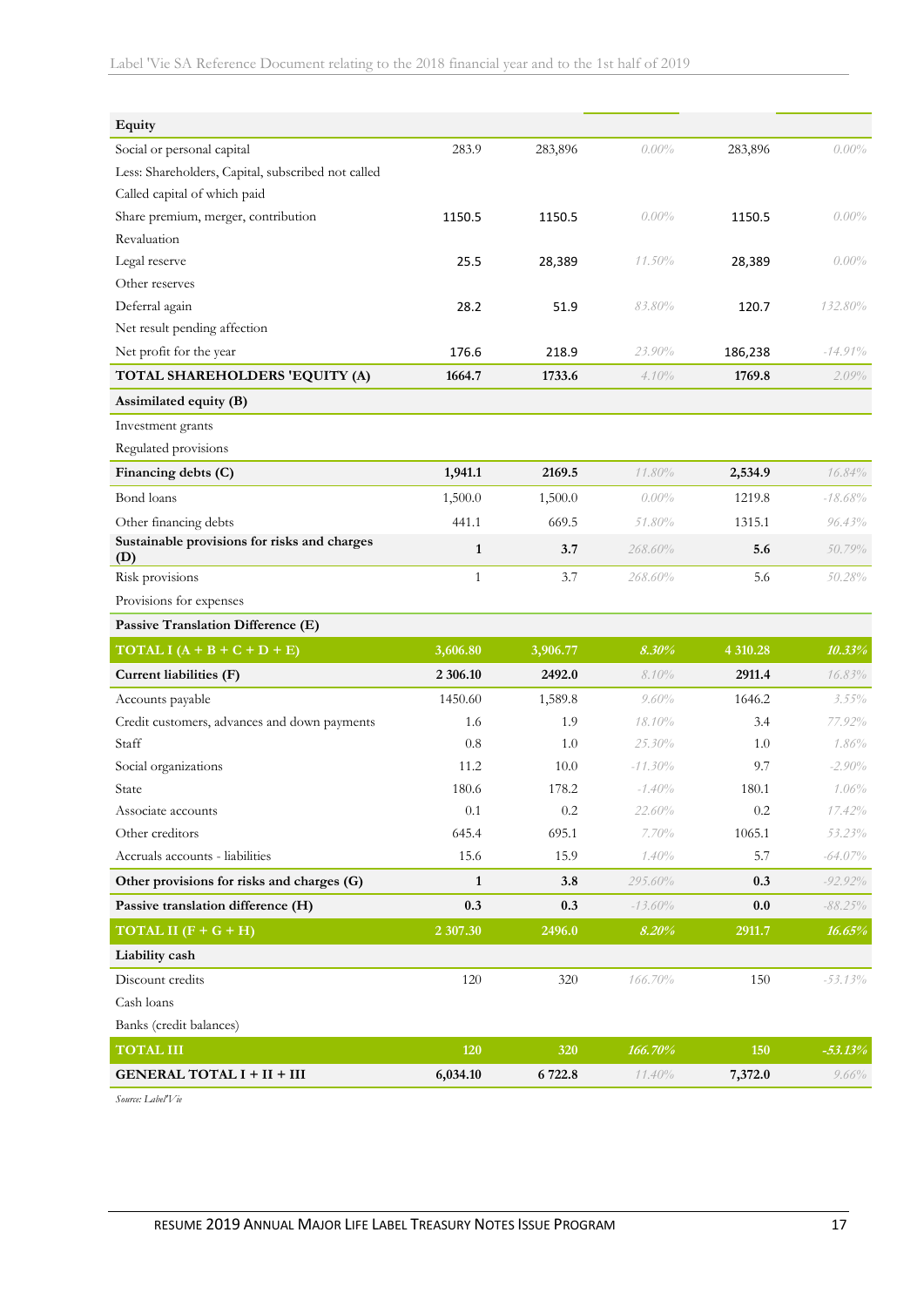# **I.3. Annual social income statement (2017-2019)**

| In MMAD                                    | 2017           | 2018           | Var<br>$17 - 18$ | 2019             | Var<br>18-19 |
|--------------------------------------------|----------------|----------------|------------------|------------------|--------------|
| <b>Operating products</b>                  |                |                |                  |                  |              |
| Sales of goods as is                       | 3 3 2 7        | 3755           | 12.88%           | 4,259            | 13.40%       |
| Sales of goods and services produced       | 444            | 514            | 15.86%           | 593              | 15.47%       |
| Turnover                                   | 3,770.5        | 4 2 6 9 . 3    | 13.20%           | 4 8 5 2.2        | $13.65\%$    |
| Changes in product stocks $(+ -)$          |                |                |                  |                  |              |
| Immob. Prod. By the SEE pr itself          |                |                |                  |                  |              |
| Operating grant                            |                |                |                  |                  |              |
| Other exploitation products                |                |                |                  |                  |              |
| Resumption of operations; load transfers   | 77             | 88             | $13.77\%$        | 88               | 0.83%        |
| <b>TOTAL I</b>                             | 3,847          | 4 356.886      | 13.24%           | 4,941            | 13.40%       |
| Exploitation charges                       |                |                |                  |                  |              |
| Resold purchases of merchandise            | 2854           | 3 2 1 4        | 12.59%           | 3,669            | 14.16%       |
| Purchases of materials and supplies        | 104            | 108            | 3.81%            | 139              | 29.03%       |
| Other external charges                     | 222            | 249            | 12.13%           | 300              | 20.45%       |
| Dues and taxes                             | 22             | 24             | 12.50%           | 27               | 10.38%       |
| Staff costs                                | 234            | 256            | 9.20%            | 284              | 11.20%       |
| Other operating expenses                   |                |                |                  |                  |              |
| Operating allocation                       | 143            | 179            | 24.74%           | 212              | 18.95%       |
| <b>TOTAL II</b>                            | 3,579          | 4,029          | 12.57%           | 4,632            | 14.95%       |
| Operating results III (I-II)               | 268            | 327            | 22%              | 309              | $-6\%$       |
| Financial products                         |                |                |                  |                  |              |
| Prod. Titles Particip. & others Prod. Imm. | 65             | 67             | 2.65%            | 71               | 6.20%        |
| Exchange gains                             | 1              | 2              | 65.00%           | 1                | $-49.91%$    |
| Financial interests and income             | 38             | 38             | $-1.26%$         | 33               | $-14.46%$    |
| Financial recovery transfer of charges     | 10             | 12             | 21.24%           | 9                | $-21.67\%$   |
| <b>TOTAL IV</b>                            | 115            | 119            | 3.70%            | 114              | $-4.26%$     |
| Financial expenses                         |                |                |                  |                  |              |
| Interest charges                           | 150            | 160            | 7.01%            | 171              | $6.90\%$     |
| Exchange loss                              | $\overline{4}$ | 3              | $-10.18%$        | 1                | $-60.28%$    |
| Other financial charges                    | 1              | 4              | 202.97%          | 5                | 24.86%       |
| Financial allocations                      | $\mathbf{1}$   | $\mathbf{1}$   |                  | $\boldsymbol{0}$ |              |
| <b>TOTAL V</b>                             | 155            | 168            | 8.29%            | 178              | 5.78%        |
| Financial Result VI (IV-V)                 | $-40$          | $-49$          | 21.43%           | $-64$            | 30.30%       |
| Current Result (III + VI)                  | 228            | 279            | 22.28%           | 245              | $-12.07\%$   |
| Non-current products                       |                |                |                  |                  |              |
| Proceeds from disposal of fixed assets     | 5              | 92             | 1687.72%         | $\mathbf{1}$     | $-98.65\%$   |
| Balancing grant                            |                |                |                  |                  |              |
| Reversals of investment grants             |                |                |                  |                  |              |
| Other non-current products                 | $\overline{4}$ | $\overline{c}$ | $-58.65\%$       | $\mathbf{1}$     | $-44.55\%$   |
| Non-current reversals transfer charges     |                | $\theta$       | N/A              | 4                |              |
| <b>TOTAL VIII</b>                          | $\overline{9}$ | 94             | 912.99%          | $\overline{6}$   | $-93.42%$    |
| Non-current charges                        |                |                |                  |                  |              |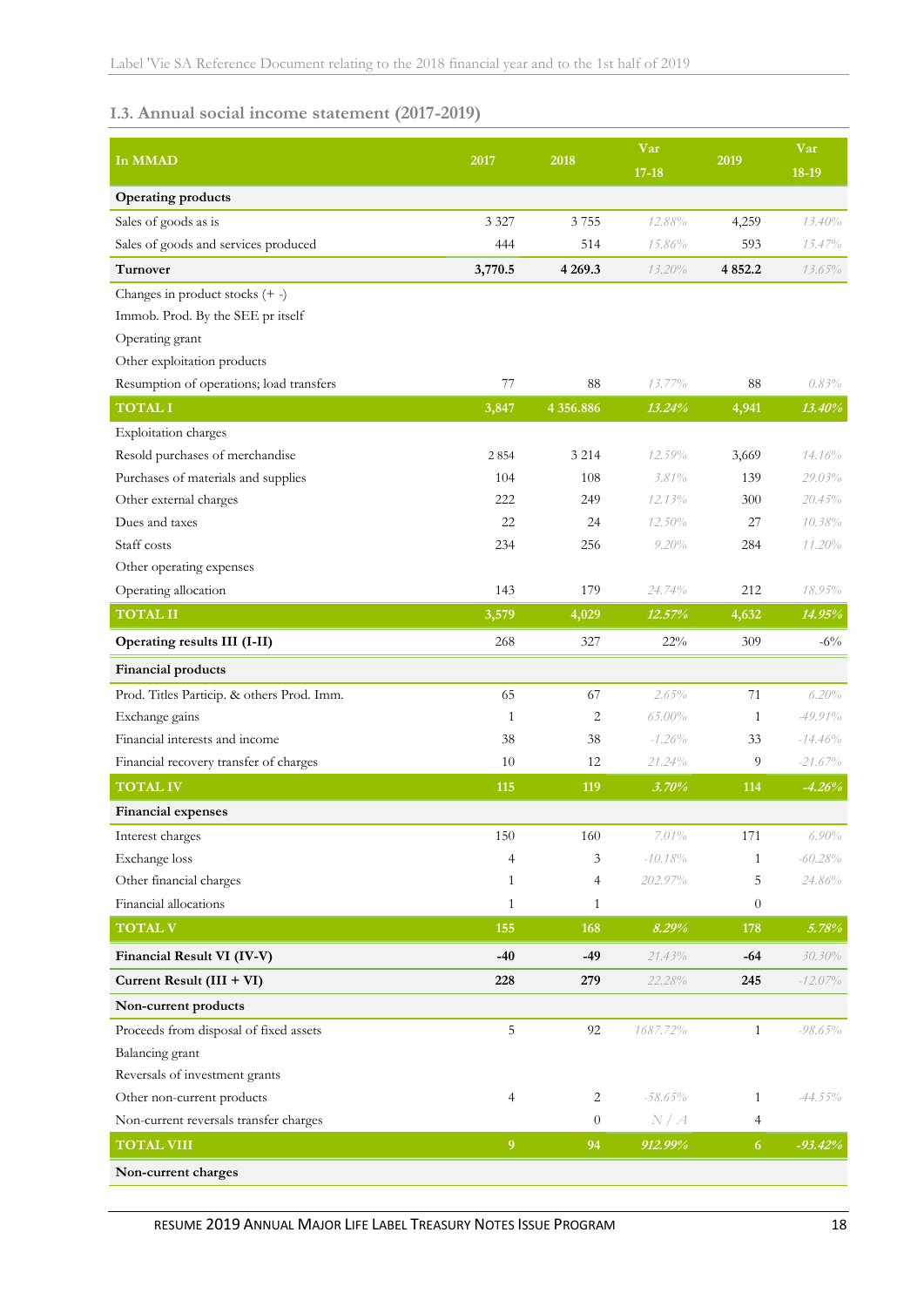| Net Depreciation Values. Immob. Ceded         |          | 56      |           |             |            |
|-----------------------------------------------|----------|---------|-----------|-------------|------------|
| Grant granted                                 |          |         |           |             |            |
| Other expenses                                | 1        | 17      | 1068.22%  | $7^{\circ}$ | $-61.21\%$ |
| NC allocations to depreciation and provisions | 1        | 6       | 482.79%   | 3           | $-51.12\%$ |
| <b>TOTAL IX</b>                               | 9        | 79      | 773.15%   | 10          | $-86.68%$  |
| Non-current result (VIII-IX)                  | $\bf{0}$ | 15      | 6,154.40% | $-4$        | $-128.69%$ |
| Results before taxes $(VII + X)$              | 228      | 294     | 28.70%    | 241         | $-18.03%$  |
| Income taxes                                  | 51       | 75      | 45.10%    | 54          | $-27.18%$  |
| Net profit                                    | 177      | 219     | 23.95%    | 186         | $-14.91%$  |
| Total products $(I + IV + VIII)$              | 3972     | 4,570   | 15.05%    | 5,061       | 10.75%     |
| Total charges $(II + V + IX + XIII)$          | 3795     | 4 3 5 1 | 14.64%    | 4875        | 12.04%     |
| Net result (Tot Prod. - Tot Charges)          | 177      | 219     | 23.95%    | 186         | $-14.91%$  |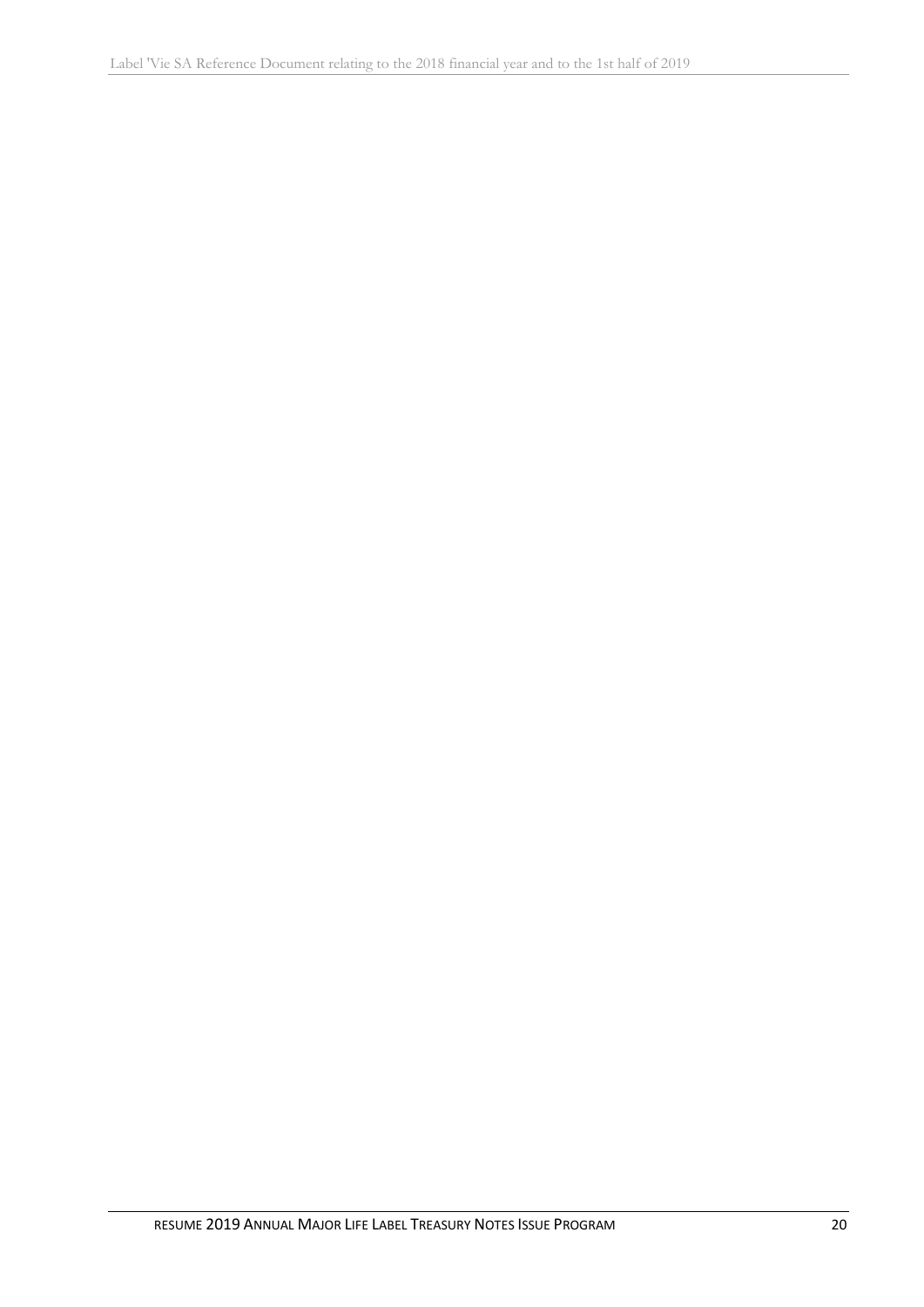<span id="page-20-0"></span>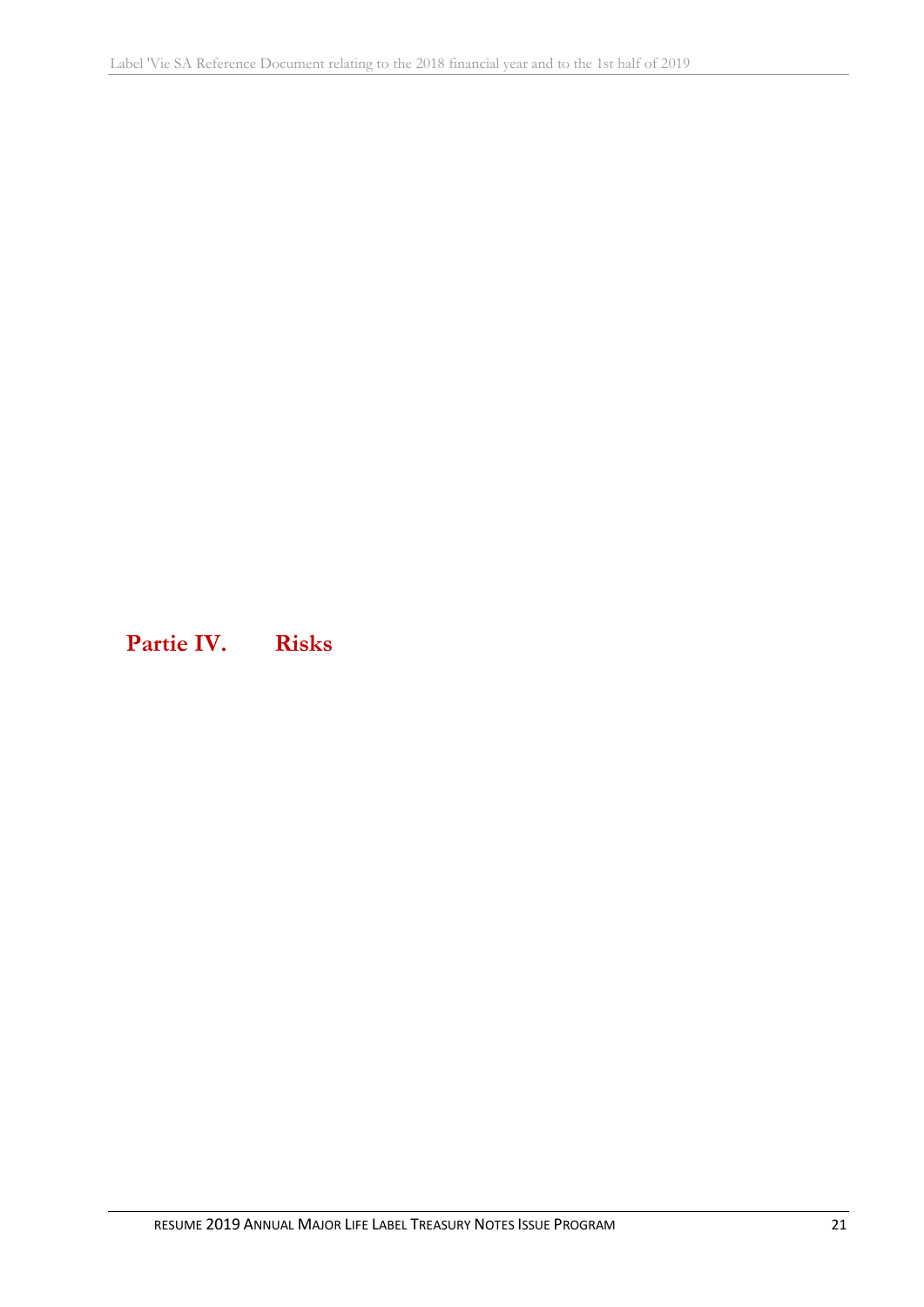### <span id="page-21-0"></span>**I. Risks associated with the issuer**

The Label'Vie group operates in a changing environment that induces risks, some of which may occasionally escape its control, and which are in addition to the risks inherent in the exercise of its businesses. The Label'Vie group has presented below the significant risks to which it believes it is exposed.

### **Economic risk**

The future revenues and results of the Label'Vie group depend significantly on the evolution of the Moroccan economy.

The main activity of the Label'Vie group is the sale of consumer products. Consequently, the turnover and the profitability of the Label'Vie group depend significantly on the evolution of the consumption expenses of Moroccans. The evolution of consumption in Morocco is particularly in the context of the evolution of the economic situation of the country and, more particularly, of the disposable income of the population. A contraction or weaker future growth of the Moroccan economy could have a negative impact on the increase in the number of consumers and the average basket, which could have an unfavorable impact on the growth and profitability of the Label'Vie group's activities. or even lead to a decrease in its income and results.

The economic risk is reduced in the first place thanks to the outlook emanating from international bodies in terms of the development of GDP and inflation. Secondly, the economic risk is mitigated, in the case of the Label'Vie group, thanks to the structure of the turnover, essentially made up of the sales of food products, therefore of first necessity.

### **Competitive risk**

Competitive risk covers both the risk of the appearance of a new organized competitor, and the risk of losing ground in relation to existing competitors. The Label'Vie group could thus face increased competition in the Moroccan retail market with the development of competing brands, which would lead to a loss of market share and a reduction in the Label'Vie group's revenues.

Label'Vie, after having forged a benchmark partnership with the Carrefour group, depends on the latter, whose brand image and guarantee of quality it uses.

#### **Investment risk**

The investment risk is the risk of not carrying out projects on budget and on schedule initially, which would lead to a lag or decrease in project performance.

However, the Label'Vie group has accumulated a wealth of experience in carrying out store opening projects, supported by the expertise of the real estate company Aradei Capital in land management. The investment risk is also reduced to date thanks to the creation of a team dedicated entirely to development management and which has experience in the various operational departments of the Label'Vie group.

The Label'Vie group also benefits from the expertise of its partner, Carrefour Partenariat International, to successfully develop new Carrefour hypermarkets. In addition, the investment risk also includes certain risks associated with changes in the price of real estate in Morocco. The demand for real estate in urban areas continues to increase, due to population growth, the increase in the rate of urbanization and the facilitation of access to credit. The probability that land prices will continue the upward trend recorded in recent years is high. This situation represents a risk factor for the Label'Vie group, if the latter does not manage to limit the impact of the increase in the price of commercial real estate in its investment program.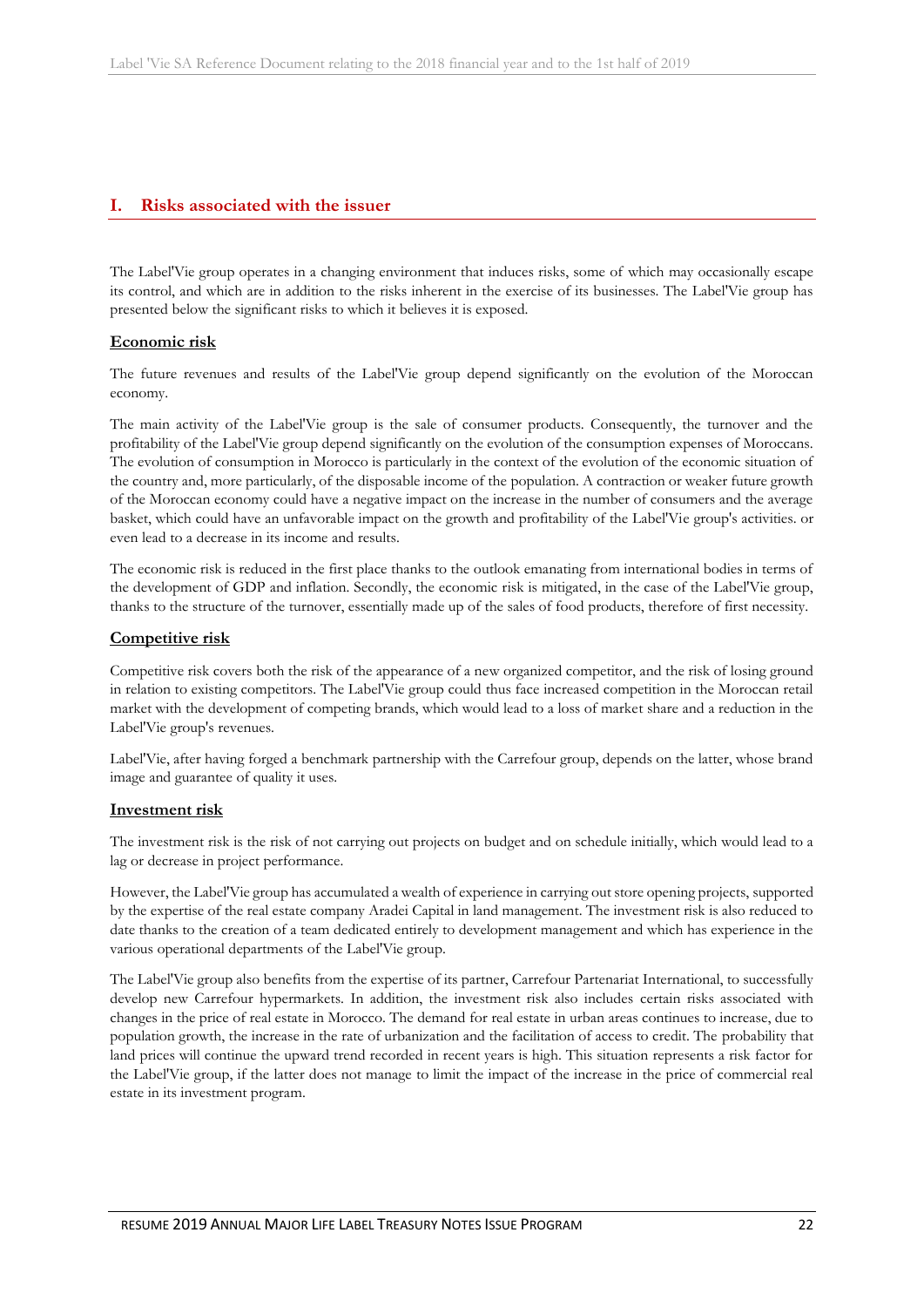

This risk is nevertheless mitigated on the one hand by the state's desire to create 15 new towns by 2020. These satellite towns would constitute an additional supply of land in urban areas, which would tend to mitigate the surge. prices, and on the other hand by the creation of the Aradei Capital property company to support real estate investments.

### **Management risk**

Within the framework of its activity, the Label'Vie group is subject to several management risks including in particular: risks related to foodstuffs, risks relating to theft and fraud, as well as risks related to human resources.

Food products are by definition likely to cause real health risks. Despite the civil liability insurance taken out by the company, a consumer affected by a food product purchased from one of the labels of the Label'Vie group could cause damage in terms of image and reputation for the group as a whole. This situation could result in a loss of customers and have repercussions on the group's income.

The performance of the Label'Vie group depends significantly on its management team, which has extensive experience and knowledge of mass distribution. The loss of key members of management could have a significant negative impact on the capacity of the Label'Vie group to implement its strategy. The Label'Vie group also depends on qualified staff with the experience and skills necessary for the development of its activity. Any difficulty for group companies in recruiting and training competent and qualified teams could result in particular in a degradation of the services offered by the group. The Label'Vie group also depends on its reference shareholder from whom there is a risk of exiting.

### **Legal risk**

### **I.1. Legal risk related to the mass distribution sector**

The activities of the Label'Vie group are subject to numerous regulations relating to the nature of the products it markets. The regulatory framework is subject to future changes which could be favorable or unfavorable to the group. These changes could entail additional costs, not be in line with the Label'Vie group's development model or modify the competitive context in which the group could operate.

### **I.2. Legal risk lié to investments**

Authorization applications for the construction of department stores in large cities are processed by the municipalities which submit them to the departments and organizations concerned for specific technical aspects, namely the Urban Agency and the Economic Division of the Prefecture.

These requests are then processed by a tripartite commission chaired by the director of the Urban Agency and bringing together representatives of the municipality and the Wilaya which decides on the project in accordance with legal and regulatory requirements and in particular those of town planning documents. in force (Urban Development Master Plan, Development Plan, etc.).

With regard to requests for operating authorizations, this attribution is the responsibility of the president of the municipality under article 44 of the municipal charter. Regarding the procedure for examining this request, it differs from one municipality to another.

### **Currency risk linked to purchases**

Label'Vie is a company that obtains supplies on the international market for certain imported products such as fresh products (Carrefour products, cheese, cold meats, etc.), dry products or even certain bazaar products. As a result, and like any importing company, it is exposed to the risk of unfavorable variations in exchange rates on the currency market.

### **Health risk**

In the context of an unprecedented pandemic crisis, Label'Vie has shown great resilience and mobilized all of its teams to preserve its activity and continue to serve its customers in the best possible way.

In this context, Label'Vie has introduced a set of measures to deal with it, in particular: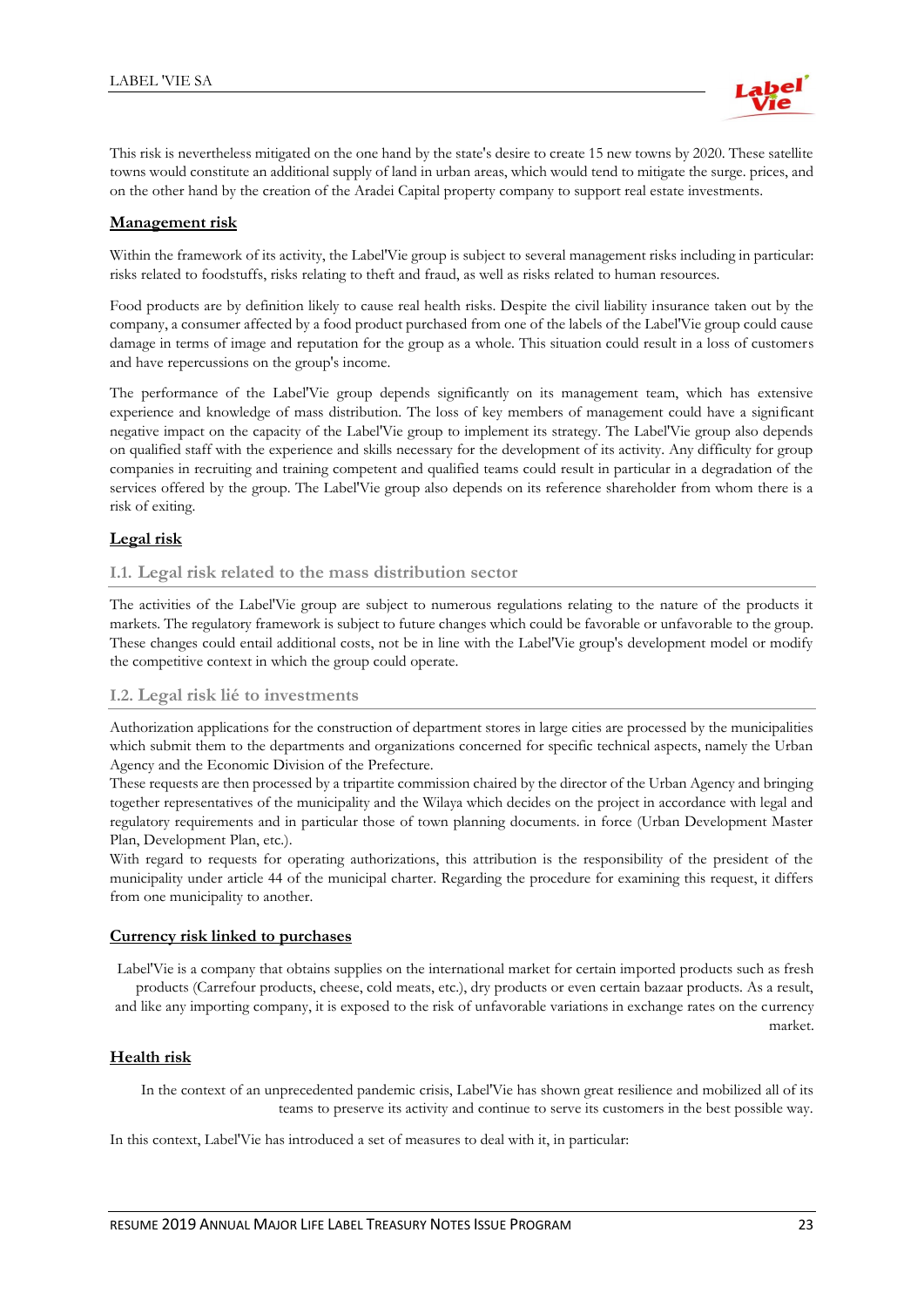

### **Institutional**

- Following the establishment, on the high instructions of His Majesty King Mohamed VI, of the Special Fund for the management of the Coronavirus pandemic (Covid 19), the Label'Vie group responded to this outpouring of solidarity and decided to '' a financial contribution of 50 million dirhams.
- Wiqayatna: support for the Ministry of the Interior and Health in communication around the application through an internal and external communication system.

### **Collaborators**

- Perform as much as possible remotely, telecommuting for activities that do not require a physical presence;
- Deploy a new organization in points of sale; PCA:new work organization where the teams are perfectly tight, each of them works 14 days continuously without the possibility of interaction with the other team in the same department.
- Payment of salary in full to all employees;
- Payment of an exceptional bonus for all employees of the points of sale;
- Support for the family of a COVID-19 sick employee and continued payment of his salary;
- Support for transport of personnel during confinement;
- Material equipment (mask, gel, visor, plexiglass, etc.) for employees.

#### **Clients**

- Regarding the store environment, all sales areas are fully disinfected by authorized service providers (positive and negative cold cabinets, checkout mats, electronic payment terminal and plexiglass panel).
- Regarding the customer journey, this was understood as soon as the customer arrived in the store. First of all, by regulating the flow of customers according to the area of the store and by installing a marking on the ground allowing the safety distance of one meter to be respected. Then, agents disinfect the trolleys and baskets before handing them over to the customer or when they are in self-service as well as the toilets for customers.
- The sanitary system has even been extended to the customer experience, namely the packaging of bakery and pastry products in plastic or kraft paper bags. Products offered in bulk, such as pasta, starches, spices or dried fruits have also been placed in trays or are now offered for assisted sales. As a preventive measure, in-store tastings have been stopped and the dining area closed.

The LabelVie group has installed disinfection SAS in front of the entrance to its stores and its logistics platform.

### <span id="page-23-0"></span>**II. Risks associated with the transaction or the securities offered**

Subscription to commercial paper may present certain risks listed below:

- **EXECUTE:** Issuer default risks;
- Risk of non-reimbursement;
- Liquidity risk;
- Interest rate risk.

#### **Issuer default risks**

The subscriber runs the risk that the issuer will be totally or partially unable to honor its commitments throughout the subscription process, order processing, settlement / delivery of subscriptions, etc.

#### **Risks of non-reimbursement**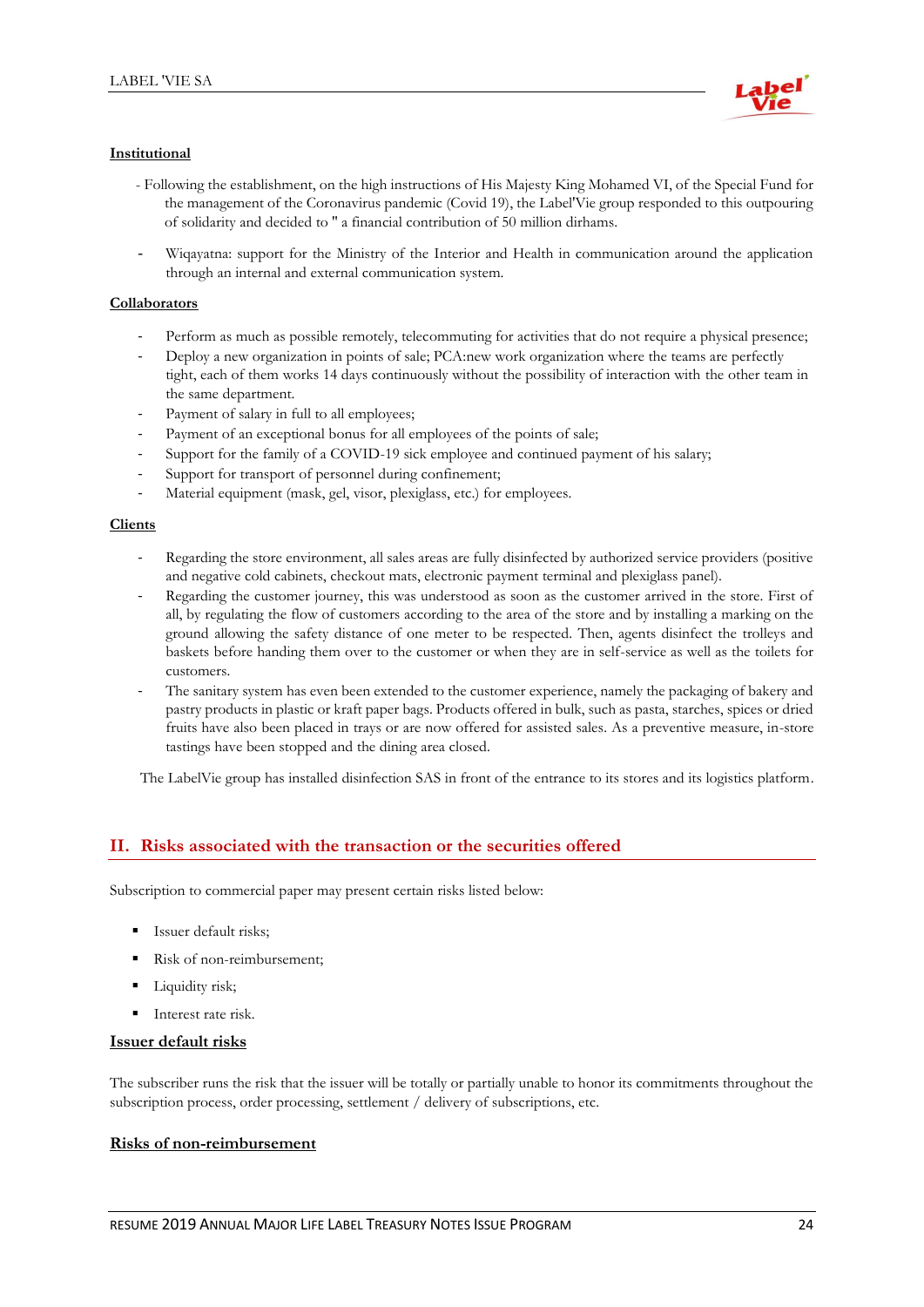

The subscriber may run the risk that the issuer will be totally or partially unable to honor its commitments to repay the sums due to it, in particular because the issue does not benefit from any specific guarantee.

### **Liquidity risks**

The subscriber could encounter difficulties in liquidating his commercial papers on the secondary market.

### **Interest rate risks**

The subscriber could face an increase in interest rates in the market which would cause the price of the security to fall.

In the event of a sale on the secondary market at a time when the market rate is higher than the nominal rate of the commercial paper, the subscriber could realize a capital loss.